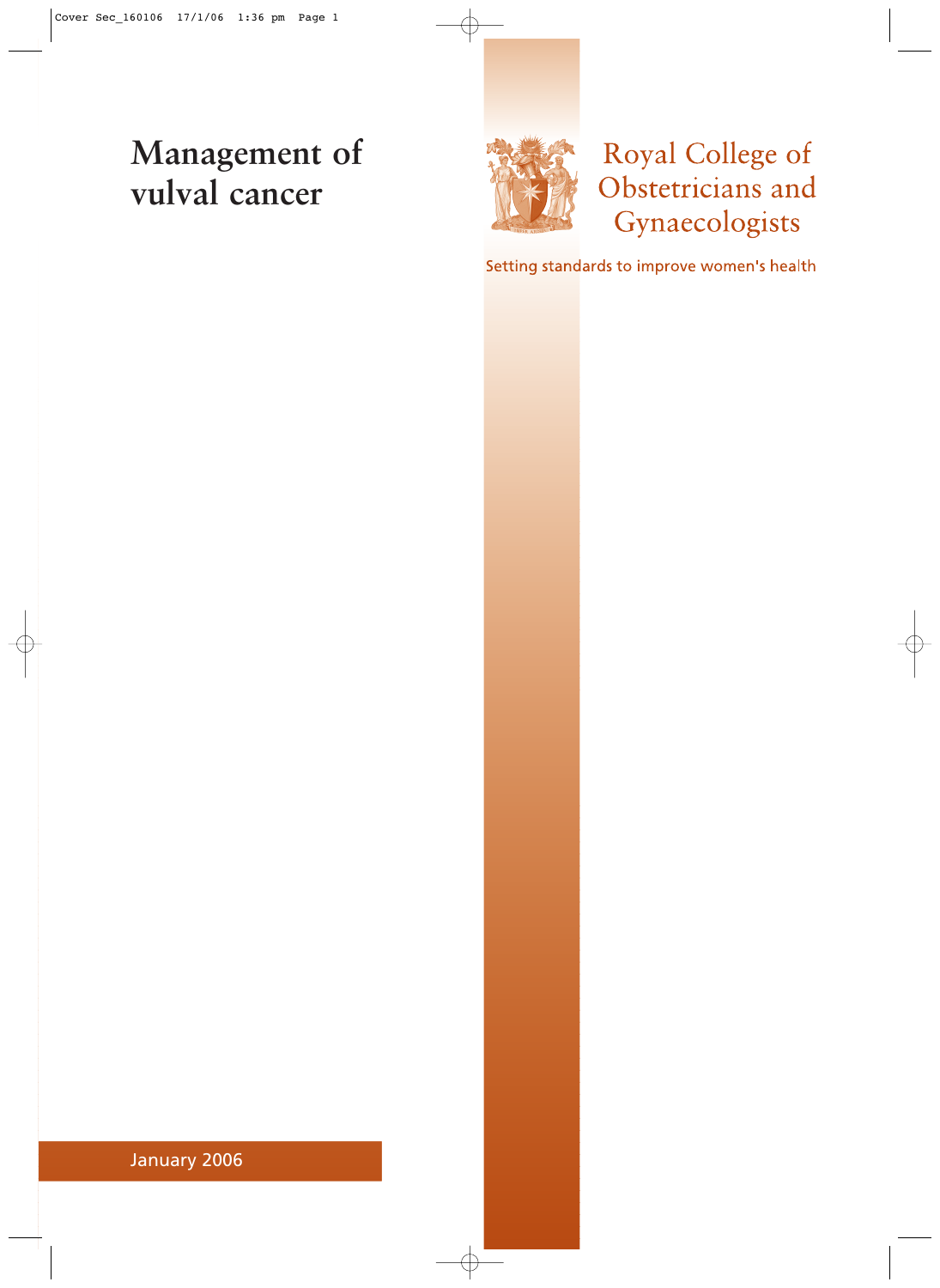Published by the RCOG Press at the Royal College of Obstetricians and Gynaecologists, 27 Sussex Place, Regent's Park, London NW1 4RG

www.rcog.org.uk

Registered charity no. 213280

First published 2006

© 2006 Royal College of Obstetricians and Gynaecologists

No part of this publication may be reproduced, stored or transmitted in any form or by any means, without the prior written permission of the publisher or, in the case of reprographic reproduction, in accordance with the terms of licences issued by the Copyright Licensing Agency in the UK [www.cla.co.uk]. Enquiries concerning reproduction outside the terms stated here should be sent to the publisher at the UK address printed on this page.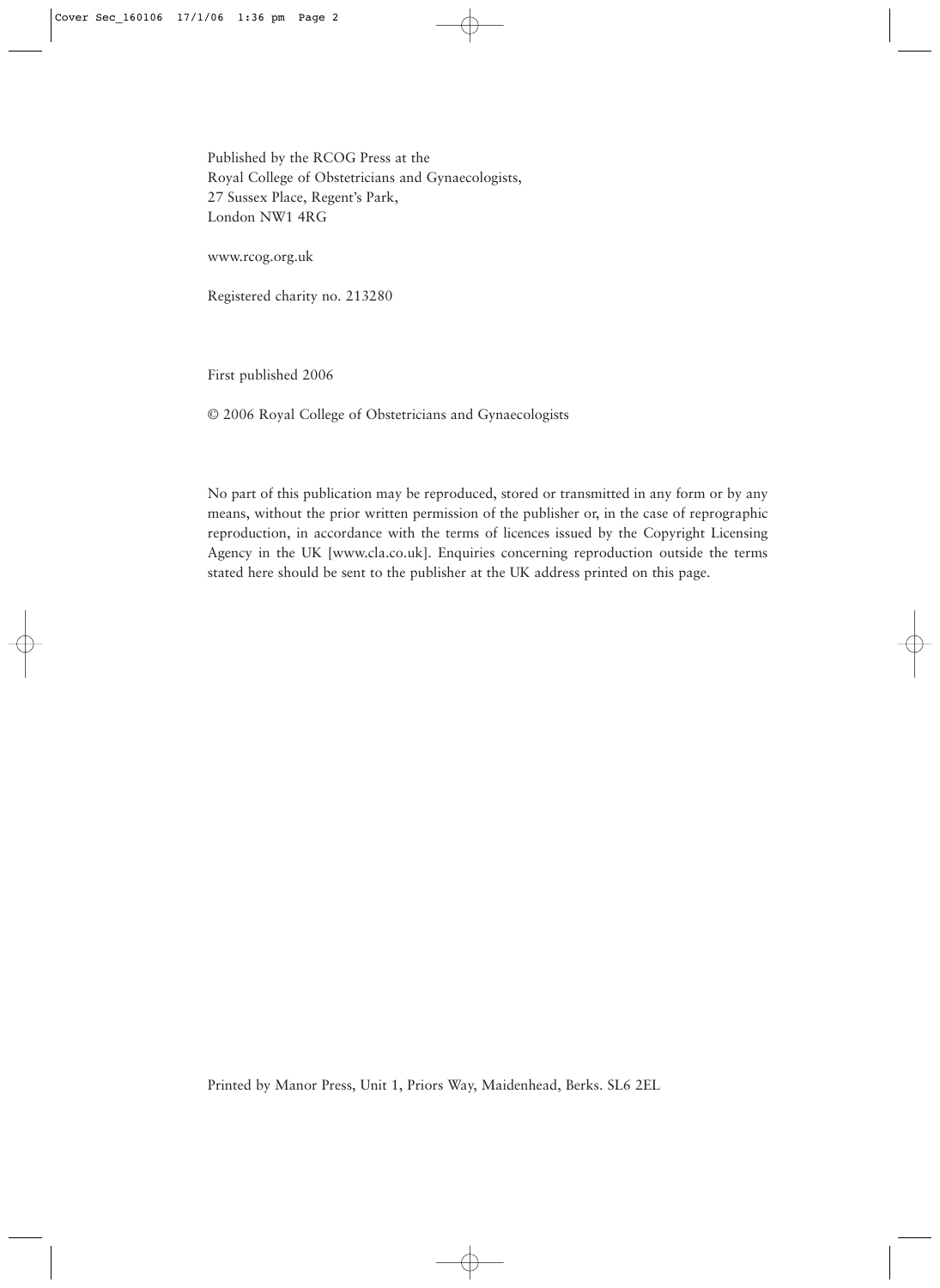# **CONTENTS**

|                             |                                 |                                                                                                       | Page         |  |
|-----------------------------|---------------------------------|-------------------------------------------------------------------------------------------------------|--------------|--|
| Development of the document |                                 |                                                                                                       |              |  |
| 1.                          | Introduction                    |                                                                                                       | $\mathbf{1}$ |  |
| 2.                          | Summary of consensus statements |                                                                                                       |              |  |
| 3.                          | Background                      |                                                                                                       |              |  |
| 4.                          | Referral pathways               |                                                                                                       |              |  |
| 5.                          |                                 | Diagnosis and investigations                                                                          | 7            |  |
| 6.                          |                                 | Treatment of primary disease                                                                          | 8            |  |
| 7.                          | Treatment of recurrent disease  |                                                                                                       | 15           |  |
| 8.                          | Follow up                       |                                                                                                       | 16           |  |
| References                  |                                 |                                                                                                       | 17           |  |
|                             | Appendix 1: Staging             |                                                                                                       | 19           |  |
|                             |                                 | Appendix 2: Nursing considerations                                                                    | 20           |  |
|                             |                                 | Appendix 3: Histology: vulval surgical pathology specimens                                            | 24           |  |
|                             |                                 | Appendix 4: Healthcare professionals involved in the provision of care<br>to women with vulval cancer | 27           |  |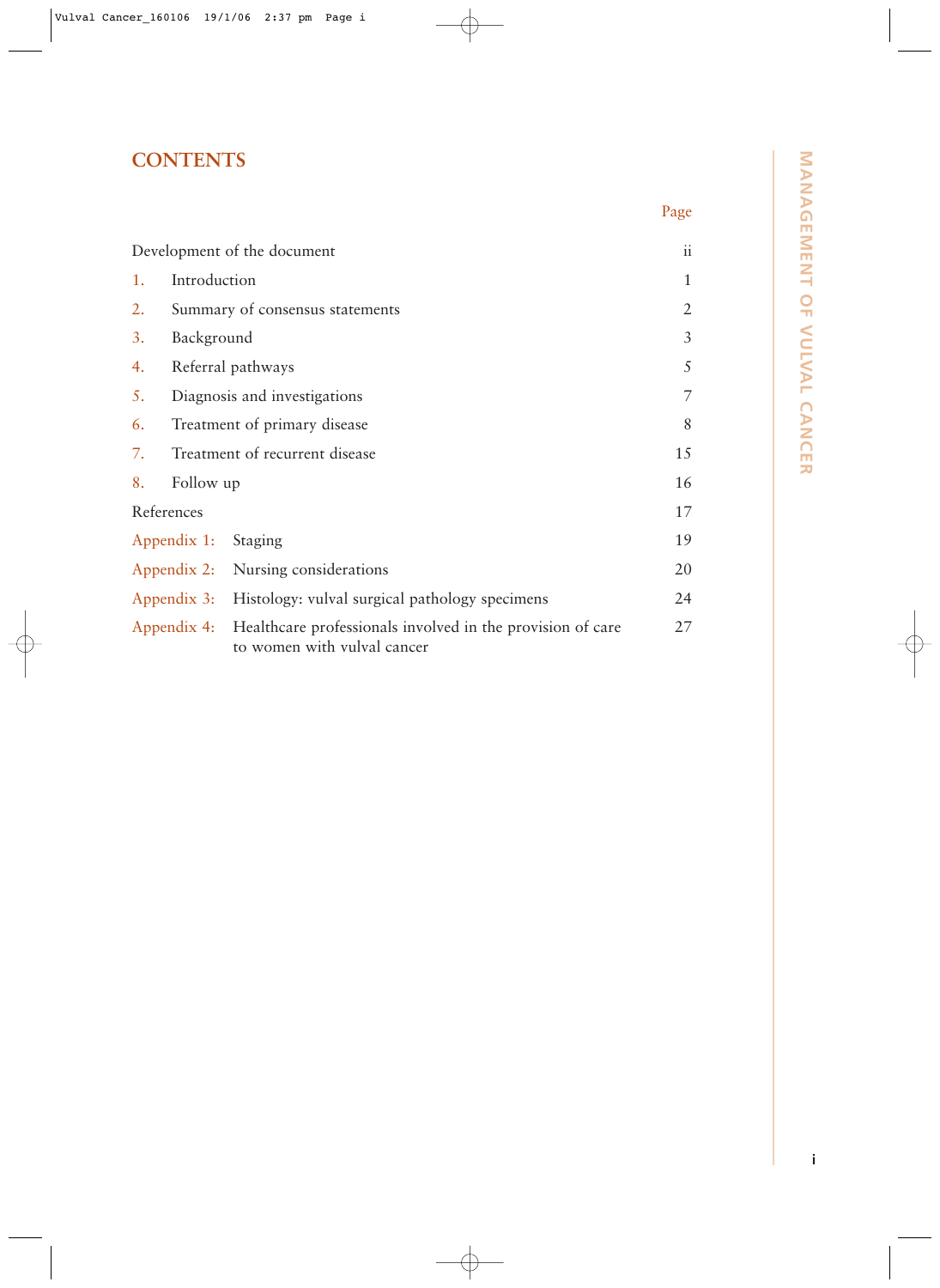# **DEVELOPMENT OF THE DOCUMENT**

This report is an updated version of that published in July 1999. The original document was developed and supported by the following multidisciplinary group:

**Professor DM Luesley FRCOG** *(Chairman)* Professor of Gynaecological Oncology Birmingham Women's Healthcare NHS Trust, Birmingham

**Mr DPJBarton FRCOG** Consultant Gynaecological Oncologist, The Royal Marsden Hospital

**Mr M Bishop FRCS Eng** Consultant Urologist, City Hospital, Nottingham *(nominated by the Royal College of Surgeons)*

**Dr P Blake FRCR** Consultant Radiotherapist, The Royal Marsden Hospital, London

**Dr CH Buckley FRCPath** Honorary Consultant Histopathologist, St Mary's Hospital, Manchester

**Dr JA Davis FRCOG** Consultant Gynaecologist, Stobhill Hospital, Glasgow

**Mr M Ledwick RGN** Cancer Information Nurse Specialist *(nominated by Cancer BACUP)*

**Mr IV Scott FRCOG** Consultant Gynaecologist, Derby City General Hospital

**Mr JA Tidy FRCOG** Consultant Gynaecological Oncologist, Royal Hallamshire Hospital, Sheffield.

**Miss J Winning RGN** Macmillan Lead Cancer Nurse Birmingham Women's Healthcare NHS Trust, Birmingham

**This second version has been reviewed and updated by:**

**Professor DM Luesley FRCOG** Professor of Gynaecological Oncology, Birmingham Women's Healthcare NHS Trust

**Mr ADB Lopes FRCOG** Consultant Gynaecological Oncologist, Queen Elizabeth Hospital, Gateshead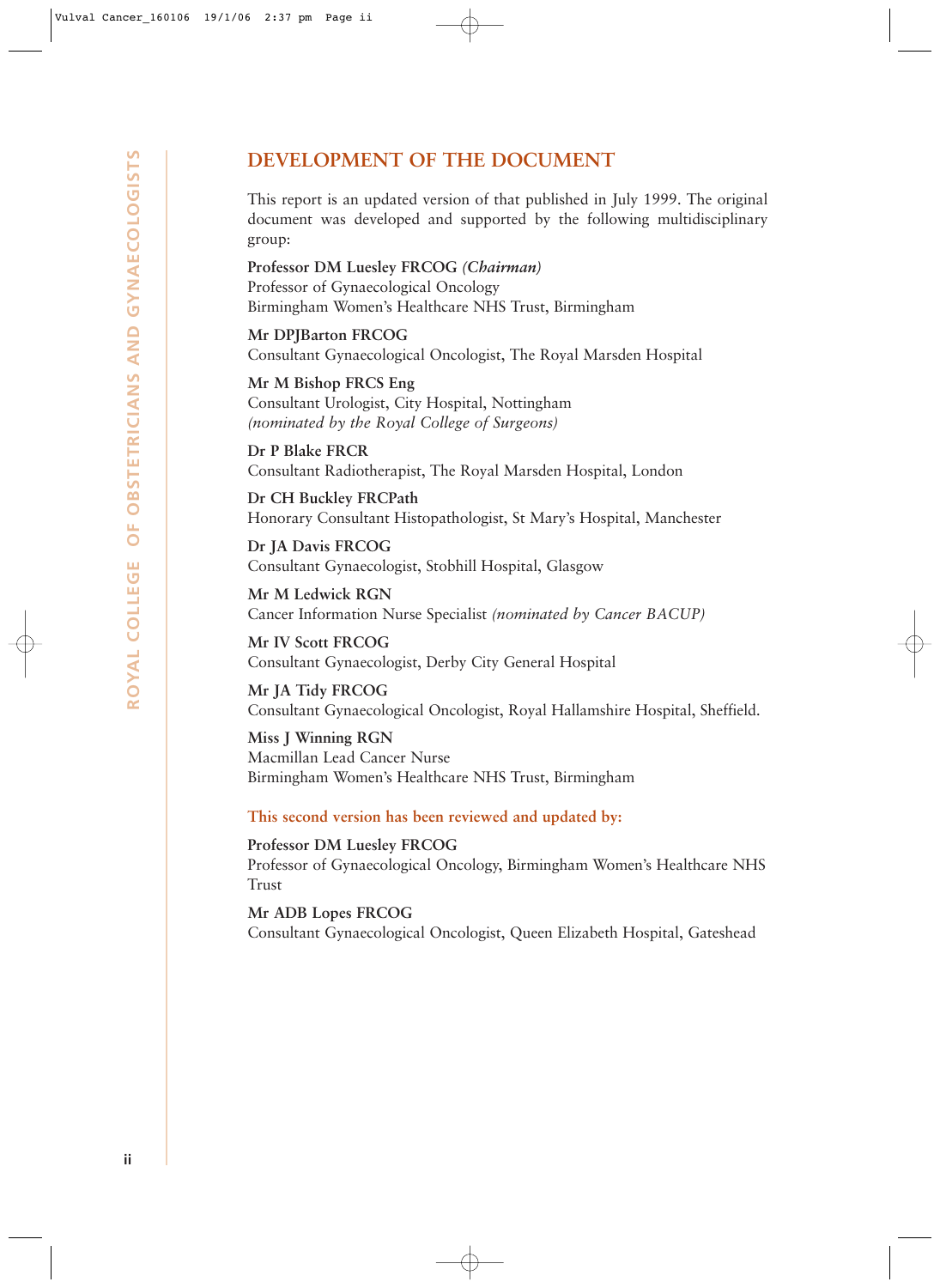### **Peer reviewed by:**

**Mr DPJ Barton FRCOG Dr P Blake FRCR Dr CH Buckley FRCPath Dr D Farquharson FRCOG Mr J Latimer MRCOG Professor WL Ledger FRCOG Dr N Reed MRCP (UK) FRCR Mr IV Scott FRCOG Mr MI Shafi FRCOG Mr JA Tidy FRCOG Professor M Wells FRCPath RCOG Consumers Forum British Gynaecological Cancer Society members**

The final version was approved by the Standards Board of the Royal College of Obstetricians and Gynaecologists

**Review:** The RCOG will maintain a watching brief on the need to review the report in the light of new research evidence.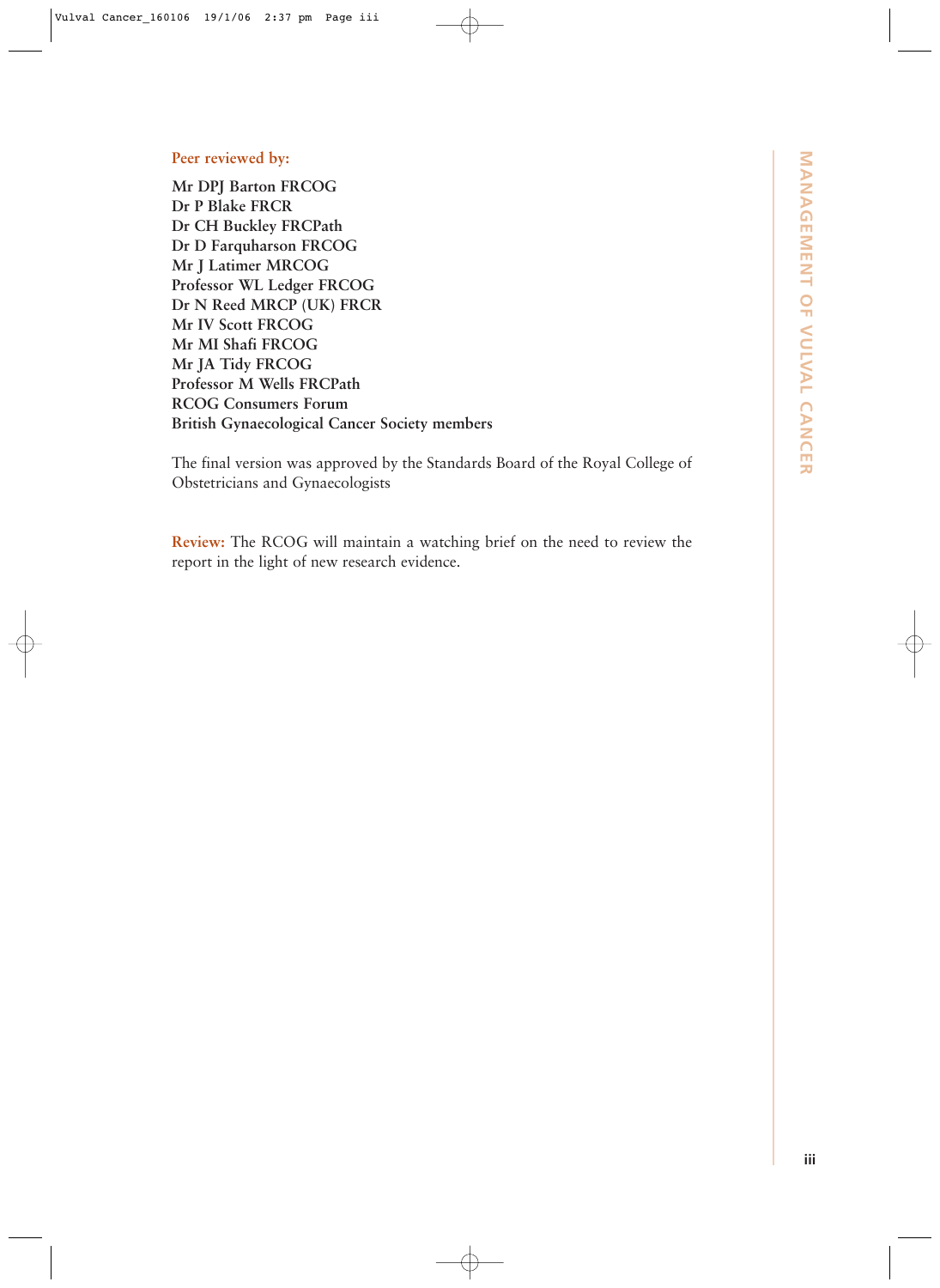# **1. INTRODUCTION**

This document covers all invasive vulval cancers of any histological type.

As there will be occasions when clinical history and examination alone cannot exclude cancer or preinvasive disease, this document addresses issues of referral for investigation and confirmation, diagnostic procedures and management. The questions of follow-up and outcome assessment are also addressed.

### **1.1 Objectives**

It is hoped that the document will fulfil several objectives:

- to promote a uniformly high standard of care for women with vulval cancer
- to define standard approaches to treatment
- to encourage gynaecological oncologists to develop and participate in clinical trials involving new approaches to management
- to establish means of auditing practice.

This consensus document has been developed by the authors, with input from British Gynaecological Cancer Society members. The authors have also drawn on the experience of previously published guideline materials and other relevant published texts. The document sets out achievable clinical standards and targets for all health professionals involved in the management of patients with vulval malignancy.

### **1.2 Methodology**

### **Classification of evidence**

To ensure that the statements made in this document are evidence based, the current literature was reviewed and critically appraised. The reliability and quality of the evidence given throughout this document has been graded following the NHS Executive classification system, as follows:

- **Grade A:** Based on randomised controlled trials (RCTs).
- Grade B: Based on other robust experimental or good observational studies.
- **Grade C:** More limited evidence but the advice relies on expert opinion and has endorsement of respected authorities.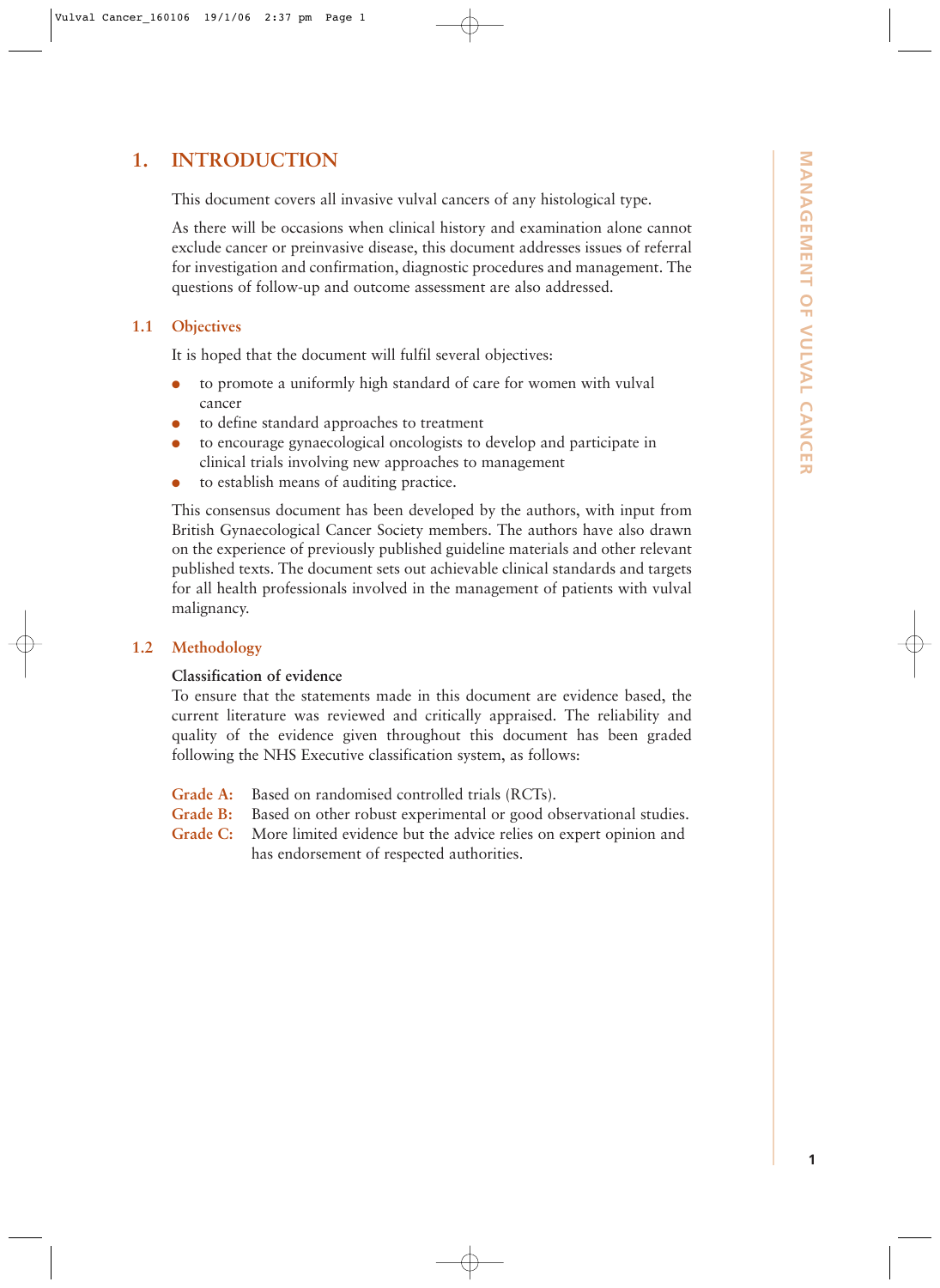# **2 SUMMARY OF CONSENSUS STATEMENTS**

- 1 Women with high-grade vulval intraepithelial neoplasia (VIN), VIN with high-grade multicentric disease, VIN in the immunosuppressed and those with Paget's disease or melanoma in situ should be followed up by either specialist multidisciplinary vulval clinics or gynaecological oncologists. **[C]**
- 2 In a woman who presents with an unexplained vulval lump, referral should be urgent. **[C]**
- 3 In women who present with vulval bleeding, pruritus, pain and ulceration, it is reasonable to use a period of 'treat, watch and wait' as a method of management. This should include the offer of active follow-up until these symptoms resolve or a diagnosis is confirmed. If symptoms persist, referral should be routine, preferably without recourse to biopsy, which may influence subsequent assessment and introduce delay. **[C]**
- 4 Vulval cancer should be managed in gynaecological cancer centres/networks by multidisciplinary teams. **[B/C]**
- 5 The woman should be seen and managed according to current national directives on waiting times and time from diagnosis to treatment.
- 6 Radical treatment should not be undertaken without prior biopsy confirmation of malignancy. **[C]**
- 7 Wide radical local excision of the primary tumour with a minimum margin of 15 mm of disease-free tissue is often sufficient. **[C]**
- 8 Groin node dissection should be omitted in stage 1a squamous cancer, verrucous tumour, basal cell carcinoma and melanoma. **[B]**
- 9 Surgery is the cornerstone of therapy for the groin nodes in women with vulval cancer. Individual women who are not fit enough to withstand surgery can be treated with primary radiotherapy. **[A/B]**
- 10 Groin node surgery can often be undertaken through separate incisions (triple incision technique) to reduce morbidity. The incidence of skin bridge recurrence in early-stage disease is low. **[B]**
- 11 Superficial groin node dissection alone should not be performed, as it is associated with a higher risk of groin node recurrence. **[B]**
- 12 In lateral tumours, only an ipsilateral groin node dissection need initially be performed. Contralateral lymphadenectomy may be required if ipsilateral nodes are positive. **[B]**
- 13 Preservation of the long saphenous vein may reduce both groin wound and subsequent lower limb problems. **[C]**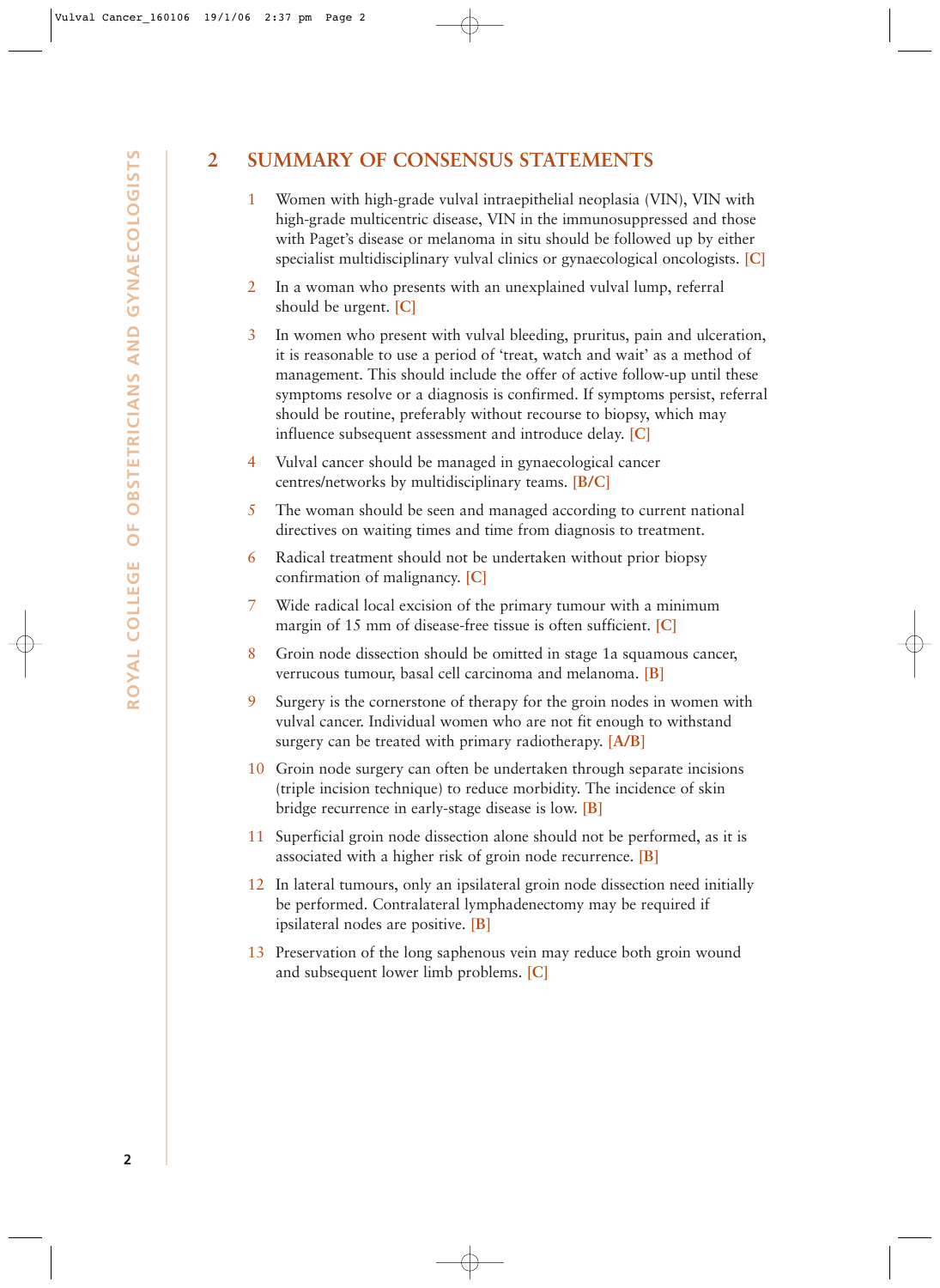# **3 BACKGROUND**

### **3.1 Incidence and mortality**

Vulval cancer is rare. In the year 2000, there were 996 new cases in the UK, giving a crude incidence rate of 1.7/100000 women (0.8/105 persons) and it was ranked as the 20th most common cancer in women (25th overall).<sup>1</sup> The most recent mortality figures (2002) recorded 364 deaths for all age groups, giving a death rate of 1.2/100000 women (0.6/105 persons), ranking it the 19th most common cause of cancer death in women (23rd overall).

### **3.2 Age**

Vulval cancer is a disease of elderly women in their 70s and 80s, rarely occurring below the age of 50 years (Figure 1).

**Figure 1**

| <b>Purpose of irradiation</b>                  | <b>Maximum dose (Gy)</b>                        |
|------------------------------------------------|-------------------------------------------------|
| Adjuvant in intent<br>(no macroscopic disease) | 45–50<br>(with no concurrent 5-fluorouracil)    |
| Planned preoperative irradiation               | 55 (with or without concurrent<br>chemotherapy) |
| Definitive radical radiotherapy                | 65 (with concurrent chemotherapy)               |

### **3.2 Predisposing factors**

There are recognised risks of developing cancer with lichen sclerosus  $(47\%)$ ,<sup>2</sup> vulval intraepithelial neoplasia (VIN) and multifocal disease (5 90%),<sup>3,4</sup> Paget's disease<sup>5</sup> and melanoma in situ.<sup>6,7</sup> Lichen sclerosus is relatively common and it is not practical to keep all women with the condition on follow-up once their symptoms are controlled. It is recommended, however, that, when the woman is discharged to primary care, written advice is given to her and to her GP, warning that any persistent ulceration or new growth should prompt urgent referral back to the appropriate specialist.<sup>8</sup>

Women with high-grade VIN, VIN with high-grade multicentric disease, VIN in the immunosuppressed and those with Paget's disease or melanoma in situ probably pose higher risks for progression and should be followed up by either gynaecological oncologists or in specialist multidisciplinary vulval clinics.

### **STATEMENT**

Women with high-grade vulval intraepithelial neoplasia (VIN), VIN with highgrade multicentric disease, VIN in the immunosuppressed and those with Paget's disease or melanoma in situ should be followed up by either specialist multidisciplinary vulval clinics or gynaecological oncologists. **[C]**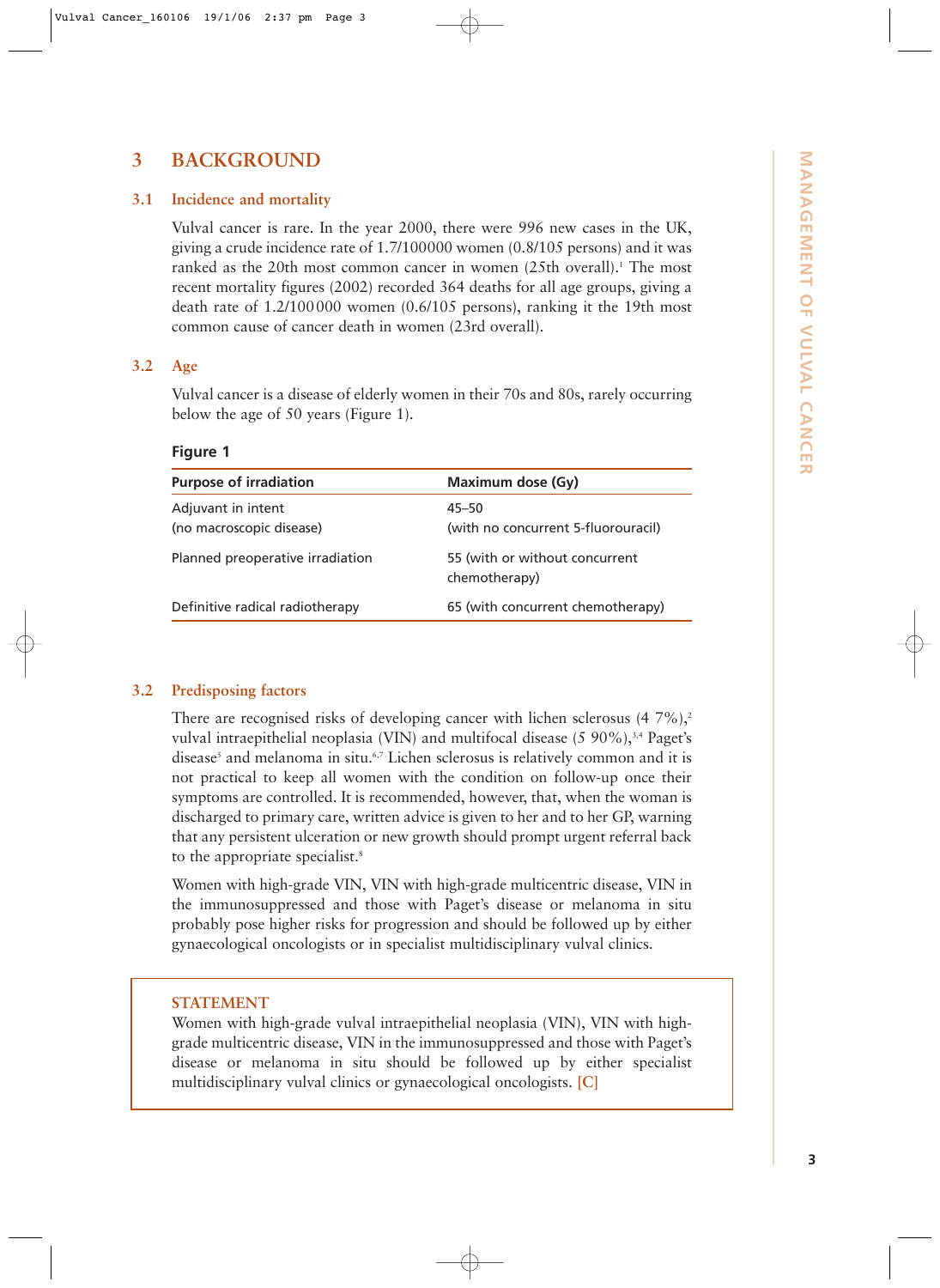### **3.3 Pathology**

### **Macroscopic**

Ninety percent of women at presentation have a visible tumour on clinical examination.

### **Microscopic**

Ninety percent of all vulval cancers are squamous cell carcinomas, with melanoma, Paget's disease, Bartholin's gland tumours, adenocarcinoma and basal cell carcinoma accounting for most of the remaining tumours. The histology is important, as it represents a variable in determining the likelihood of lymph node involvement.

The presence of infiltrative growth patterns, compared with a pushing pattern, is associated with a higher local recurrence rate. Lymphovascular space involvement (LVSI) is also associated with an increased local recurrence rate.<sup>9</sup> LVSI has not been associated with an increased risk of groin node metastasis. Both LVSI and infiltrative growth patterns are markers of poor prognosis but these factors do not indicate the need for adjuvant treatment.

Research is required to establish the influence of these factors on the outcome of this disease.

### **Spread**

Vulval cancer spreads by direct extension to adjacent structures, embolisation to the inguinal and femoral nodes (the regional lymph nodes) or by haematogenous spread. Overall, about 30% of women with operable disease have nodal spread.

### **Staging**

Vulval cancer has been staged surgicopathologically using the International Federation of Gynaecology and Obstetrics (FIGO) staging system since 1994 and has had various modifications, including a subdivision for stage I in 1994 (Appendix 1).

### **3.6 Prognosis**

The 5-year survival in cases with no lymph node involvement is in excess of 80%. This falls to less than 50% if the inguinal nodes are involved and 10–15% if the iliac or other pelvic nodes are involved. A multifactorial analysis of risk factors in squamous vulval cancer demonstrated that nodal status and primary lesion diameter, when considered together, were the only variables associated with prognosis.<sup>10</sup>

### **3.7 Screening**

There is no screening procedure for vulval cancer. Women with carcinoma of the vulva are at an increased risk of developing other genital cancers, particularly cervical cancer. Similarly, women with invasive intraepithelial disease of the cervix are at an increased risk of developing invasive and intraepithelial vulval and vaginal neoplasia.<sup>2</sup>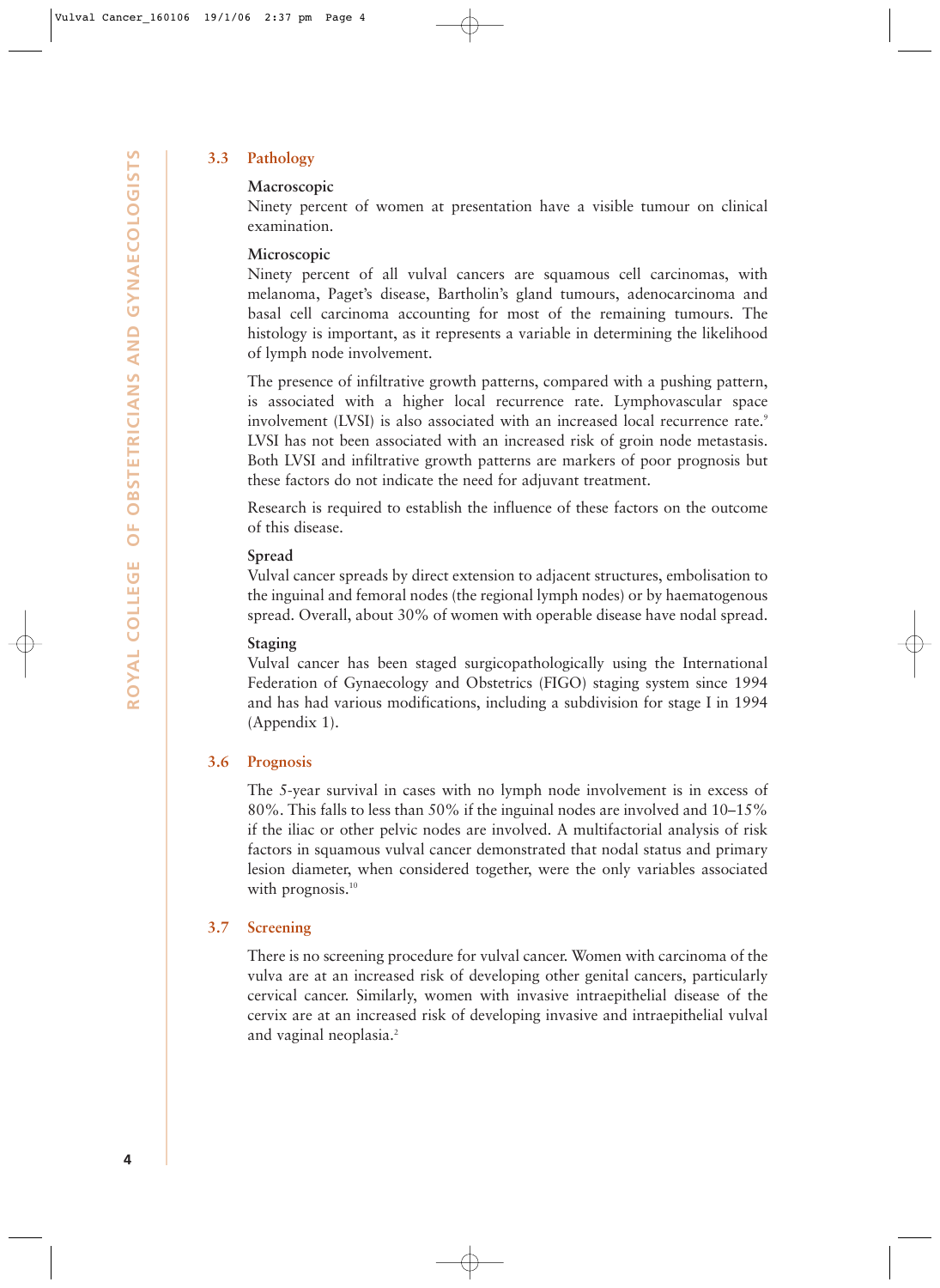# **4 REFERRAL PATHWAYS**

Vulval cancer should be managed in gynaecological cancer centres by multidisciplinary teams with specialist nursing expertise. This concept is based upon:

- strong support for centralised referral from a national survey of Scottish gynaecologists.<sup>11</sup>
- indication of more varied practice and worse outcomes from a population-based survey conducted in the West Midlands.12
- more favourable outcomes in centres as opposed to peripheral units as documented in a hospital-based study in The Netherlands (this study may be biased because of age differences in the two populations).<sup>13</sup>

### **4.1 Primary care**

The most common presenting symptoms of vulval cancer include pruritus, discomfort or pain, a visible or palpable lesion, ulceration, bleeding dysuria and vaginal discharge.14,15 In a woman who presents with an unexplained vulval lump, referral should be urgent.<sup>16</sup>

### **STATEMENT**

In a woman who presents with an unexplained vulval lump, referral should be urgent. **[C]**

In women with vulval bleeding, pruritus, pain and ulceration, it is reasonable to use a period of 'treat, watch and wait' as a method of management. This should include the offer of active follow-up until these symptoms resolve or a diagnosis is confirmed. If symptoms persist, referral should be routine, preferably without recourse to biopsy, which may influence subsequent assessment and introduce delay.16

### **STATEMENT**

In women who present with vulval bleeding, pruritus, pain and ulceration, it is reasonable to use a period of 'treat, watch and wait' as a method of management. This should include the offer of active follow-up until these symptoms resolve or a diagnosis is confirmed. If symptoms persist, referral should be routine, preferably without recourse to biopsy, which may influence subsequent assessment and introduce delay. **[C]**

A postmenopausal woman presenting for the first time with lesions assumed to be vulval condyloma should have histological confirmation of presumed benign pathology. Newly acquired condylomas are unusual in this age group. The woman should be referred to a local unit lead for gynaecological oncology or to the nearest gynaecological cancer centre/network.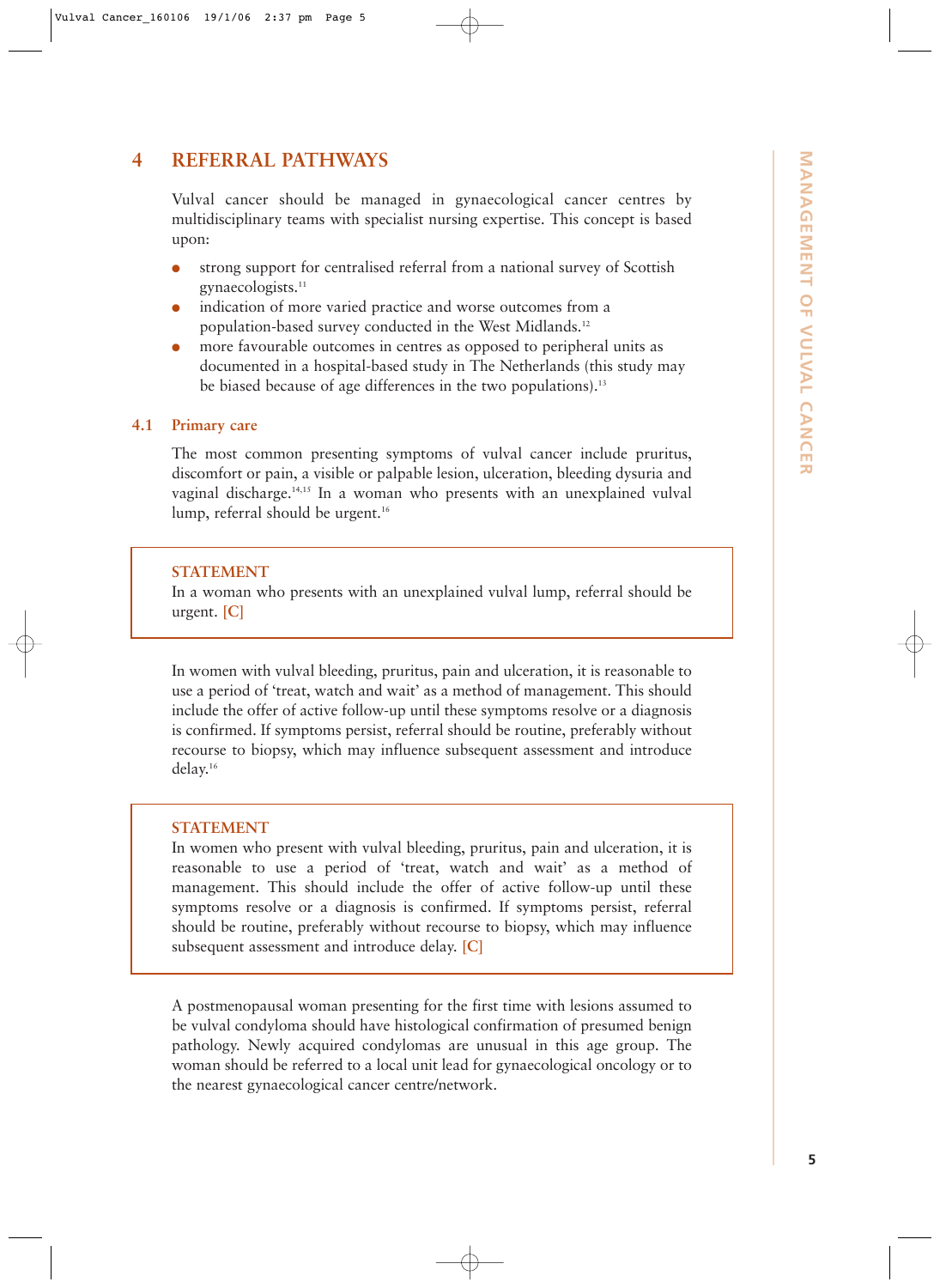### **4.2 Referral to a gynaecological cancer centre/network**

For small suspicious lesions, women should be referred to a gynaecological cancer centre, either after a small biopsy that leaves the lesion identifiable or no biopsy at all. The site and size of the lesion are important variables in treatment planning and if the lesion has been removed prior to referral it might arguably compromise definitive treatment. Ideally, all lesions should be photographed.

Referral should include sending all relevant histopathological material to the specialist gynaecological pathologist in the gynaecological cancer centre.

All new cases of vulval cancer should be discussed at the cancer centre multidisciplinary team meeting. It is also important to identify psychosexual issues prior to treatment.<sup>17</sup>

### **STATEMENT**

Vulval cancer should be managed in gynaecological cancer centres/networks by multidisciplinary teams. **[B/C]**

The woman should be seen and managed according to current national directives on waiting times and time from diagnosis to treatment.

Results of previous investigations should be available at the visit.

### **STATEMENT**

The woman should be seen and managed according to current national directives on waiting times and time from diagnosis to treatment.

The woman should be informed of the diagnosis and counselled as to the proposed management options and plan, which may include surgery and/or radiotherapy (with or without concurrent chemotherapy).

The appointment should allow for adequate time to counsel and support the woman and, if at all possible, the woman should be introduced to a clinical nurse specialist in gynaecological oncology.

The woman's general practitioner should be informed of the diagnosis and management plan within 2 working days of the clinic visit.

Some women will require an examination under anaesthesia. Such an examination is best performed in the cancer centre or by the gynaecological oncologist who will be responsible for her care. For large cancers of the vulva, it is ideal to have both the gynaecological oncologist and clinical oncologist perform a joint assessment. If a surgical approach is not an option, the woman should be managed by a clinical oncologist with a specific interest in gynaecological malignancy and she should expect to receive an appointment within 2 weeks.

Surgical treatment should commence within 4 weeks of diagnosis. In exceptional circumstances a longer interval may be acceptable, particularly if complex planning is required or significant comorbidities need to be controlled.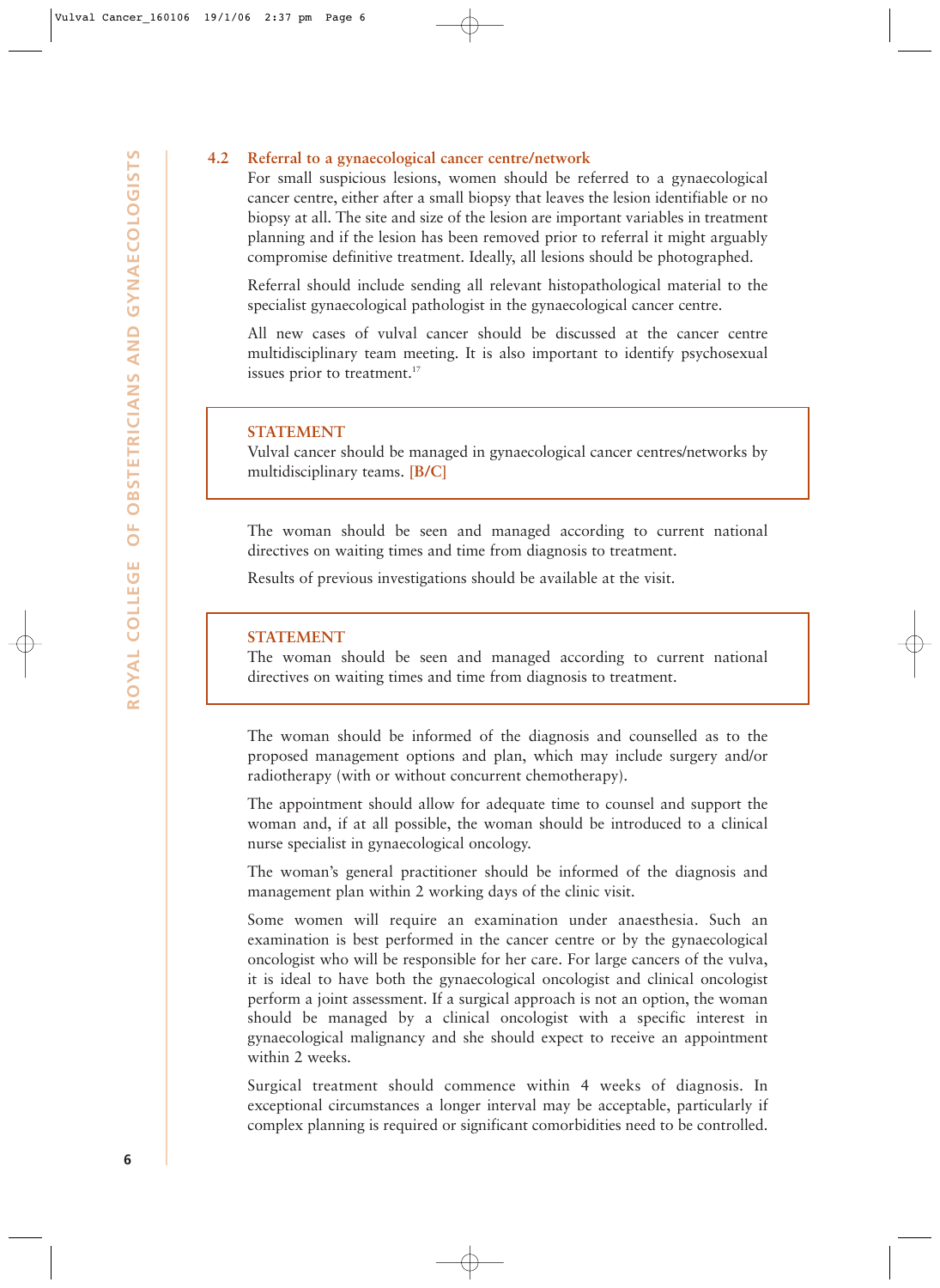Radiotherapy treatment should commence within 4 weeks of the decision to treat by radiotherapy, although in exceptional circumstances a longer interval may be acceptable.

# **5 DIAGNOSIS AND INVESTIGATIONS**

### **5.1 Examination**

When evaluating a vulval lesion, the size and location should be documented. Care should be taken to assess any involvement of the vagina, urethra, base of bladder or anus. With large tumours, one should palpate whether the tumour is infiltrating deep to the pubic and ischial bones. The examination may have to be performed under general anaesthesia because of the pain often associated with large tumours. The presence or absence of groin lymphadenopathy should also be noted.

### **5.2 Investigation**

All diagnoses should be based upon a representative biopsy of the tumour that should include the area of epithelium where there is a transition of normal to malignant tissue. Diagnostic biopsies should be of a sufficient size (greater than 1-mm depth to allow differentiation between superficially invasive and frankly invasive tumours) and orientated to allow quality pathological interpretation. Biopsies should be referred to a pathologist with a specialist interest in gynaecological pathology.

There may be exceptions to these rules. If, for instance an elderly woman with major medical problems and a severely symptomatic lesion presented, a small punch biopsy under local anaesthetic could provide adequate diagnostic information to allow planning of definitive therapy. In certain situations where the clinical diagnosis is apparent and the patient very symptomatic, i.e. heavy bleeding or pain, definitive surgery to the vulval lesion may be performed but biopsy with frozen section is recommended prior to proceeding with any radical procedure.

Although not essential, pre-biopsy photographs are of value in planning treatment, particularly if the diagnostic phase and treatment phases are conducted in separate centres.

After confirming the diagnosis, the objectives of further investigations are to determine the extent of the disease and suitability for treatment. The following investigations are suggested for the majority of patients, although one must accept that, in a predominantly elderly population, this cannot be considered either complete or proscriptive, as each case must be fully assessed according to individual need:

- full blood count (pretreatment assessment)
- biochemical profile (pretreatment assessment, abnormal liver function might suggest metastatic disease)
- chest X-ray (preoperative assessment, exclude metastases)
- electrocardiogram (preoperative assessment)
- cervical smear if normal cervical smear is overdue within the NHS cervical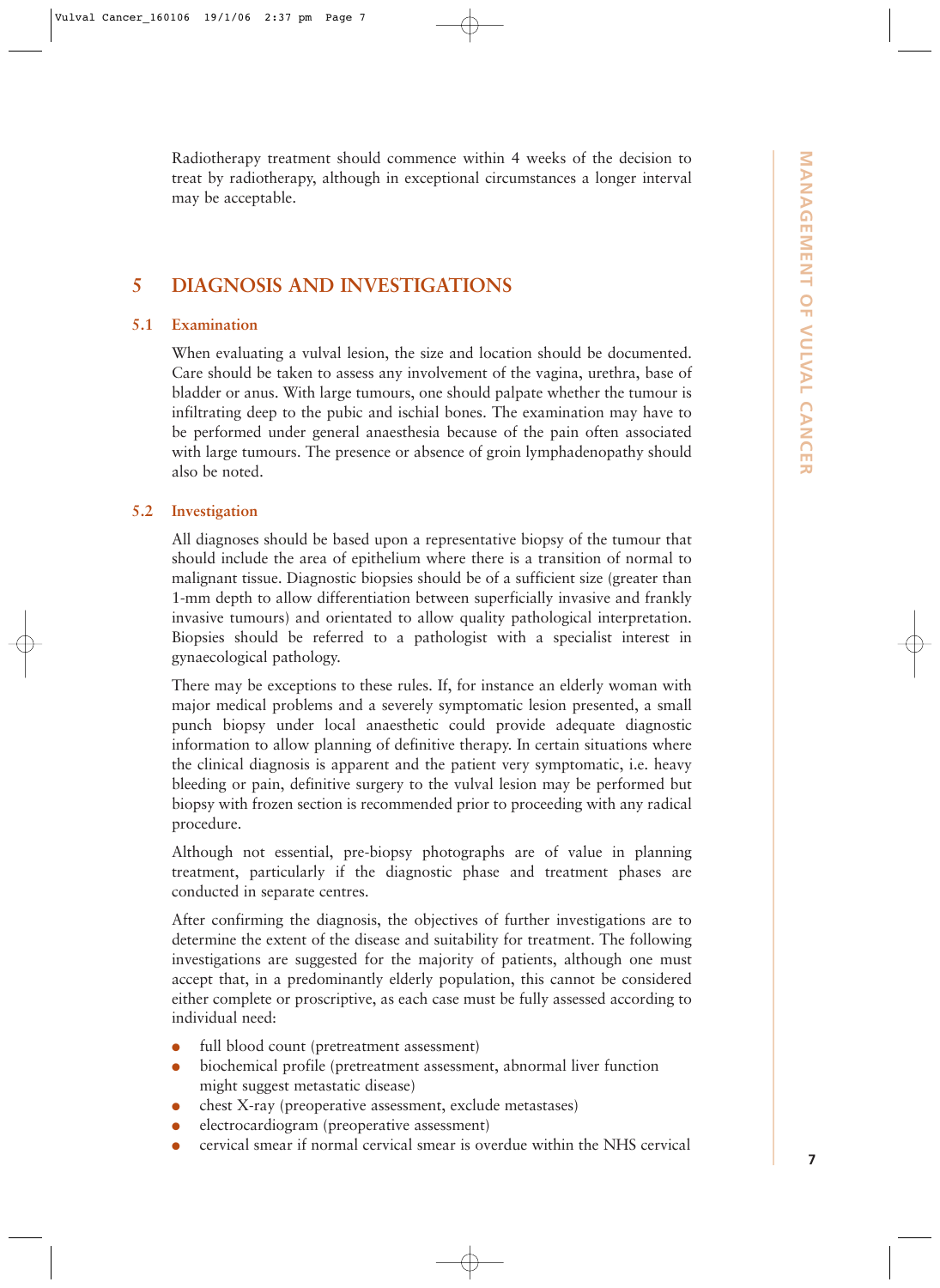screening programme

- locally available imaging to assess for concurrent pelvic pathology and retroperitoneal nodes<sup>17-22</sup>
- fine-needle aspiration of any clinically suspicious nodes or other metastases where the result will alter management (i.e. may elect for radiation therapy).

### **STATEMENT**

Radical treatment should not be undertaken without prior biopsy confirmation of malignancy. **[C]**

### **6 TREATMENT OF PRIMARY DISEASE**

The treatment of vulval cancer is primarily by surgery. This has become more individualised and conservative although the need for adequate resection margins (1 cm) and groin node dissection remain important basic principles. The impetus for more conservative approaches stems from the well-recognised psychosexual sequelae.23,24 Reconstructive surgery has a role in the management of these cancers. Radiotherapy is used in the adjuvant setting and with or without chemotherapy and surgery in advanced disease.

Management may vary considerably from quite simple to very complex. Each case should be considered on its merits and an agreed plan of management devised by the gynaecological cancer team. Factors such as tumour size, location, medical fitness and the wishes of the patient will all influence management. The management of the nodes and the primary tumour should be considered on their own merits. Tumours should be staged using the FIGO or TNM (tumour, nodes and metastases) classifications. FIGO staging is surgical–pathological and not clinical.

It should be emphasised that these patients are often elderly and have significant comorbidity. As such, they require access to skilled anaesthesia services including an epidural service, high-dependency and or critical care. A key component of patient management is skilled nursing care. All of these services should be available in a cancer centre/network.

### **6.1 Surgery**

### **Early-stage disease**

### *Depth of invasion*

Lesions less than 2 cm in diameter and confined to the vulva or perineum, with stromal invasion less than or equal to 1.0 mm (FIGO Stage Ia) can be managed by wide local excision only, without groin node dissection. This is because the risk of lymph node metastases is negligible.25

Dissection of the groin nodes should be performed when the depth of invasion is greater than 1 mm (FIGO Stage 1b or worse) or the maximum diameter of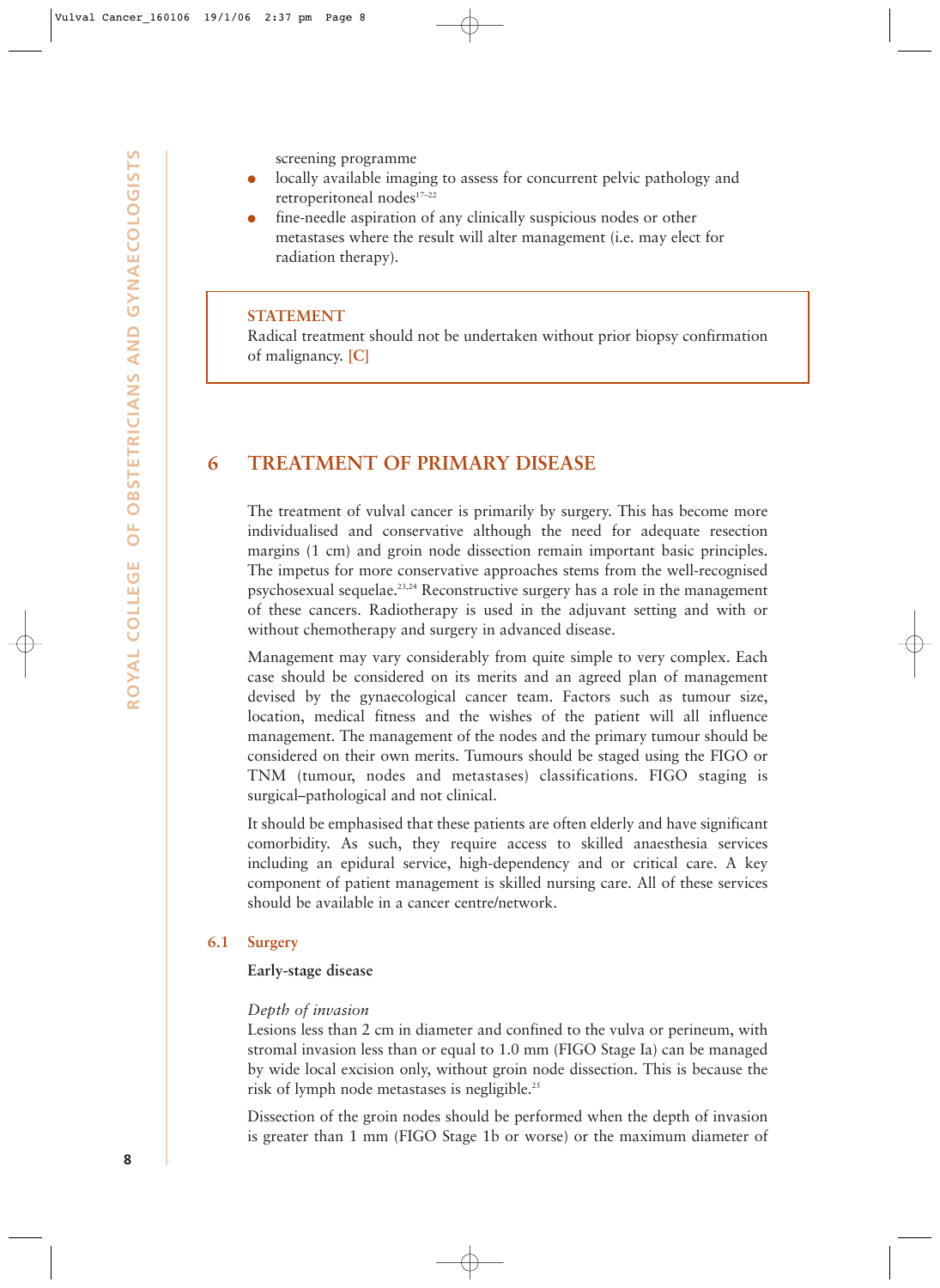the tumour is greater than 2 cm (FIGO Stage 2 or worse).<sup>26</sup> This surgery can often be undertaken through separate incisions (triple incision technique) to reduce morbidity. The incidence of skin bridge recurrence in early stage disease is very low.27

Surgery to the primary tumour should be radical enough to remove the tumour with adequate margins. The incidence of vulval recurrence has been shown to be related to the measured disease-free surgical margin, as measured in the fixed histopathological specimen. Given the reduction and contraction of tissues following excision and fixation, this equates to at least a 15-mm margin on the fresh surgical specimen. The risk of recurrence increases as the disease-free margins decrease (> 8.0 mm: 0%; 8.0–4.8 mm: 8%; < 4.8 mm: 54%).<sup>9,25</sup> Therefore, wide radical local excision with a minimum margin of 1 cm of disease free tissue should be sufficient. In tearetic in greater than 2 can (PRG) Suga 2 or worst).<sup>2</sup> This survey time the simulation of the simulation of the simulation of the simulation of the simulation of the simulation of the simulation of the simulation of

Excision of atypical skin (lichen sclerosus or VIN) affecting the remainder of the vulva should be considered, as these areas might contain separate foci of invasion. Removal of any lichen sclerosus or VIN skin should not be to the same depth as that for invasive disease unless occult invasion is suspected.

A preoperative vulvoscopy may help in the planning of surgery.

When the surgical margins are found to be less than 1 cm, it may be appropriate to perform a further local resection, although evidence is lacking that this will result in a reduction in local recurrence. There is not enough evidence to recommend adjuvant local therapy routinely in patients with close surgical margins.

### **STATEMENTS**

Wide radical local excision of the primary tumour with a minimum margin of 15 mm of disease-free tissue is often sufficient. **[C]**

Groin node surgery can often be undertaken through separate incisions (triple incision technique) to reduce morbidity. The incidence of skin bridge recurrence in early-stage disease is low. **[B]**

### *Lateral vulval tumours*

A lateralised lesion is defined as one in which wide excision, at least 1 cm beyond the visible tumour edge, would not impinge upon a midline structure (clitoris, urethra, vagina, perineal body, anus). Extensive crossover of lymphatic channels of the vulva may result in nodal involvement of the contralateral groins in addition to the ipsilateral groin nodes. Therefore, bilateral groin node dissection is usually required. However, in lateral tumours, only an ipsilateral groin node dissection need initially be performed.28 If the ipsilateral nodes are subsequently shown to be positive for cancer, the contralateral nodes should also be excised or irradiated, as the nodes are more likely to be positive in this scenario.

### **STATEMENT**

In lateral tumours, only an ipsilateral groin node dissection need initially be performed. Contralateral lymphadenectomy may be required if ipsilateral nodes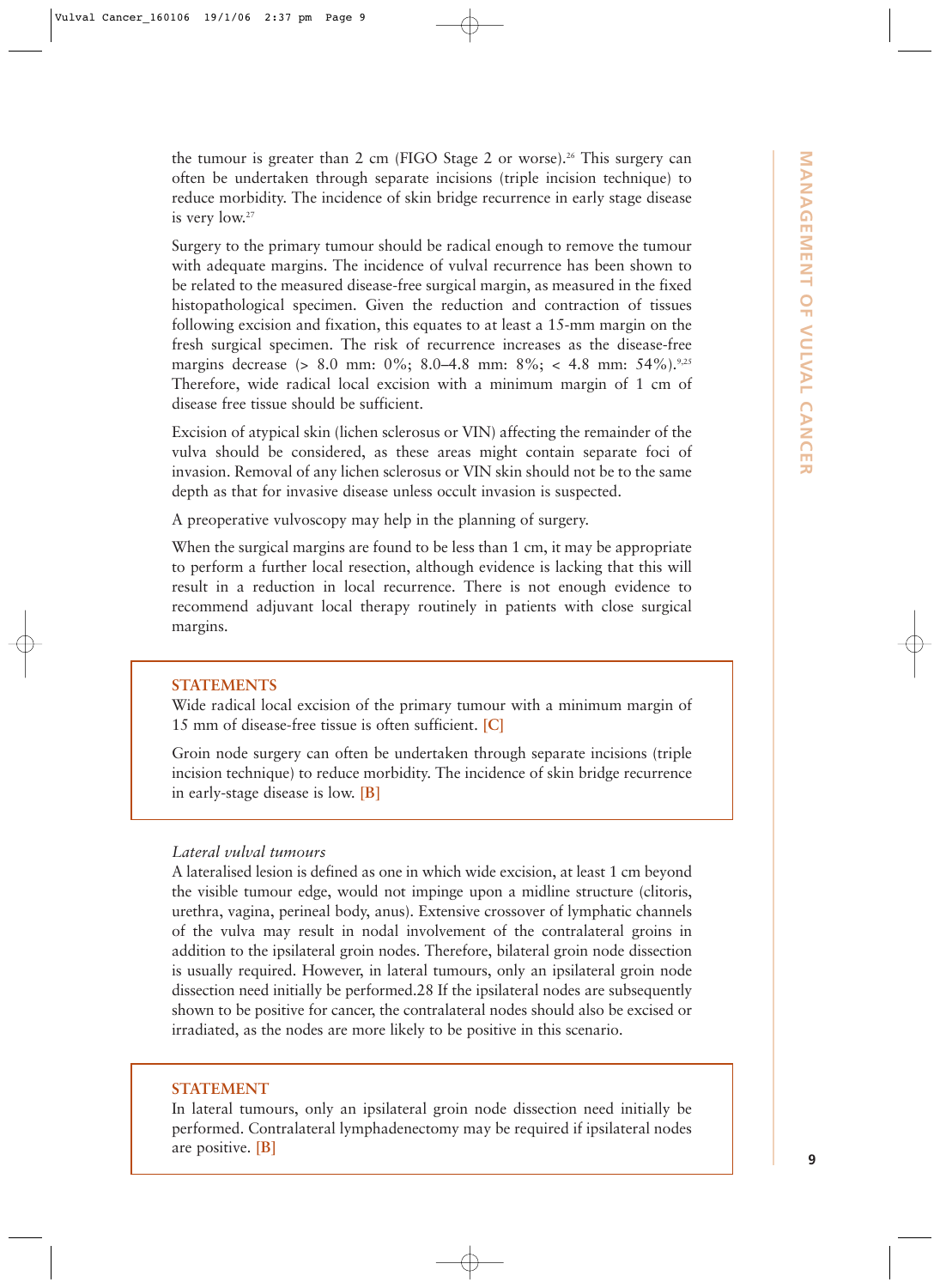### *Groin node dissection*

Appropriate groin node dissection is the single most important factor in decreasing mortality from vulval cancer. However, groin node dissection should be omitted if the patient has Stage 1a disease, as the incidence of lymph node metastases is negligible.<sup>26</sup> It is recommended that the superficial inguinal nodes, as well as the deep femoral nodes, be removed. Superficial inguinal node dissection alone is associated with a higher risk of groin node recurrence.<sup>28</sup> Preservation of the long saphenous vein is reported to reduce both groin wound and subsequent lower limb problems.<sup>29</sup> Following inguinofemoral lymphadenectomy, sartorius muscle transposition may be of benefit in preventing subsequent femoral vessel damage, particularly in those women who are thin and in those in whom adjuvant groin radiation therapy is anticipated.<sup>29</sup> Dye studies and lymphoscintigraphy may be of value in the detection of sentinel nodes,30–32 although the outcome of this type of intervention is awaiting the outcome of controlled clinical evaluation.

### **STATEMENTS**

Superficial groin node dissection alone should not be performed, as it is associated with a higher risk of groin node recurrence. **[B]**

Groin node dissection should be omitted in stage 1a squamous cancer, verrucous tumour, basal cell carcinoma and melanoma. **[B]**

Preservation of the long saphenous vein may reduce both groin wound and subsequent lower limb problems. **[C]**

### **Advanced vulval cancer**

### *Surgery to the primary lesion*

Resection of advanced disease involves careful preoperative planning and, if reconstruction is required, this should be planned jointly with a plastic surgeon. The size and location of the tumour will influence the surgical approach. Wide, radical, local excision with a minimum of 1 cm disease-free margin may be used but some tumours will require a radical vulvectomy. If these surgical approaches risk sphincter damage leading to urinary or faecal incontinence, treatment by radiotherapy should be considered, either with curative intent or to reduce tumour volume to permit less destructive surgery. Two studies have suggested that preoperative radiation in advanced vulval cancer reduced the need to perform defunctioning stomas.<sup>33,34</sup> It should be noted that, in this post-radiation setting, surgery can be more complicated and there is increased morbidity. Reconstructive surgical techniques should be employed to enable primary surgical closure and to reduce morbidity due to scarring. It should be stressed that the published experience of post-radiation surgery is limited and should not be undertaken lightly. Anovulvectomy might still be considered as an option in selected cases. This is an area where further research is vital. From model dissection is the single most important factor in the single most important factor in box control and control in the single state of the plane of the single state in the single state of the plane of the plane o

### *Management of the groin nodes*

Groin node dissection should be undertaken when there are clinically suspicious groin nodes present. In cases with large primary lesions and clinically suspicious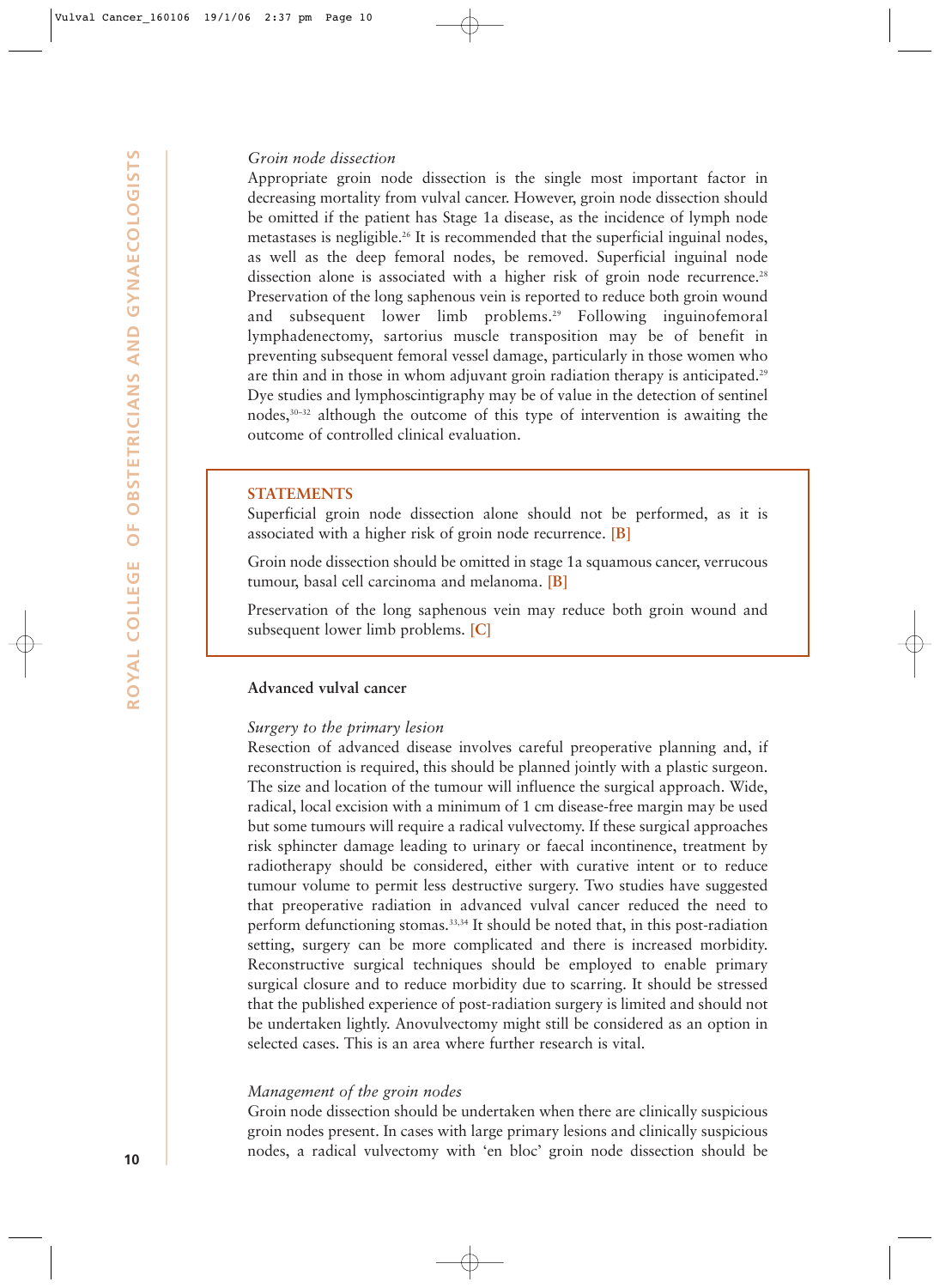considered.27 In cases with fixed or ulcerated groin nodes, surgery and or radiotherapy should be considered. There are no data suggesting the superiority of one treatment over the other, although, if surgery is used, it is likely that postoperative radiation will also be required. Pathological assessment of these nodes should be undertaken prior to radiotherapy, preferably by fine-needle aspiration cytology, in order to maximise the chances of maintaining skin integrity and minimising the risk of wound problems.

Multimodality treatment is increasingly used in the management of advanced vulval cancer to allow for sphincter preserving surgery and as an alternative to surgery for histologically proven involved groin lymph nodes. Surgery following groin radiation may, however, be associated with increased morbidity, both in the groin and in the lower limb. Overall, surgery should still be considered the cornerstone of therapy for the groin nodes.

### **STATEMENT**

Surgery is the cornerstone of therapy for the groin nodes in women with vulval cancer. Individual women who are not fit enough to withstand surgery can be treated with primary radiotherapy. **[A/B]**

### **Surgical management of nonsquamous vulval cancer**

### *Carcinoma of the Bartholin gland*

This is a rare vulval cancer. Histologically, it is usually a squamous carcinoma or adenocarcinoma. The current evidence base is insufficient to suggest different management from squamous tumours. The lesions are often deep-seated or likely to be associated with metastatic disease. The close proximity to the anal sphincter may necessitate partial resection with reconstruction and this may necessitate a defunctioning temporary colostomy.35,36 Any perimenopausal or postmenopausal woman with a persisting Bartholin abscess or cyst should be suspected of having a possible carcinoma. Appropriate biopsies and histological review should be undertaken.

### *Basal cell carcinoma and verrucous carcinoma*

These squamous variants are rarely associated with lymph node metastases and can be managed by wide local excision. Basal cell carcinomas are also amenable to treatment by radiotherapy, which should be the preferred treatment if resection would compromise function (i.e. would cause sphincter damage).

### *Malignant melanoma*

This group of tumours has not been shown to benefit from block dissection of the groin. Wide local excision is preferred. Relapse in this subgroup is high and closely correlates with the depth of invasion. On the vulva (which includes mucosal surfaces) Breslow's classification<sup>37</sup> is more appropriate than Clarke's levels. As yet, there are no new strategies to minimise the risk of relapse in melanoma.38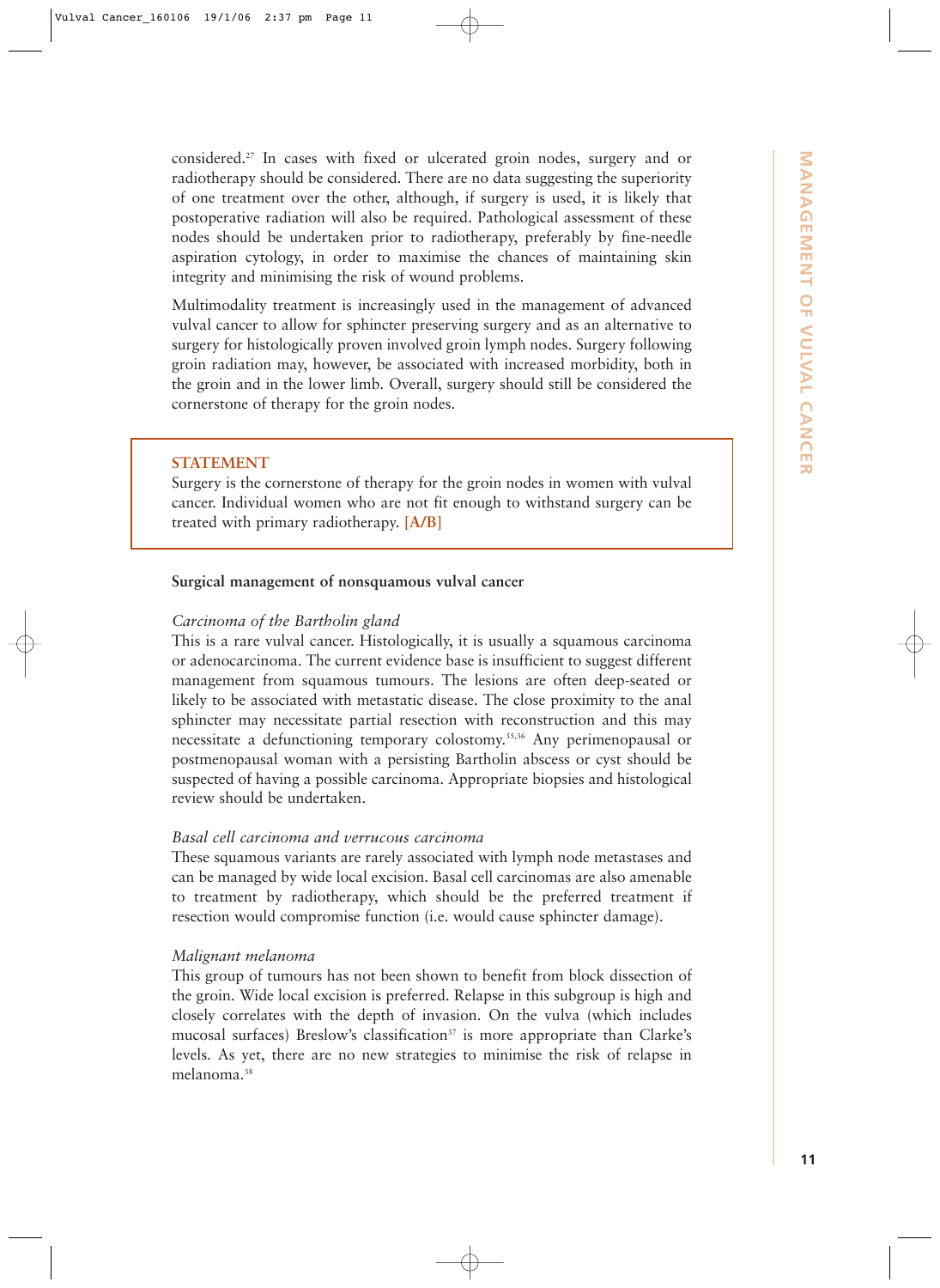### **STATEMENT**

Groin node dissection should be omitted in stage 1a squamous cancer, verrucous tumour, basal cell carcinoma and melanoma. **[B]**

### **Morbidity related to surgery**

The primary objectives of less radical surgery are to reduce morbidity while maintaining high cure rates for early vulval cancers. The complications associated with vulval and inguinal surgery are:

- wound breakdown
- wound infection
- deep vein thrombosis and pulmonary embolism
- **pressure sores**
- introital stenosis
- urinary incontinence
- rectocele
- faecal incontinence
- inguinal lymphocyst
- lymphoedema
- hernia
- psychosexual complications.

### **6.2 Radiotherapy**

Clinical oncologists supervising treatment should have specific expertise in the management of gynaecological malignancies. They should manage integrated treatment plans involving radiotherapy with or without concurrent chemotherapy.39

The factors influencing the need for adjuvant radiotherapy are surgical margins and groin node positivity. There is not enough evidence to recommend adjuvant local therapy routinely in patients with close surgical margins. Adjuvant treatment for positive margins has an improved survival compared with observation alone.40

Adjuvant radiotherapy should be considered when either groin has two or more lymph nodes involved with microscopic metastatic disease or there is complete replacement and or extra capsular spread in any node.41–43 There is no evidence to show whether adjuvant radiotherapy should be given to both sides or to the involved side only. Treatment should be to the groins and the pelvic nodes.

### **Primary treatment**

Radiotherapy, with or without chemotherapy, is increasingly used in the management of advanced vulval cancer. Preoperative radiotherapy may allow for sphincter-preserving surgery. Radiotherapy may also be of use in place of surgery for histologically proven involved groin lymph nodes. It is unknown whether post-radiation groin node removal is advantageous in terms of outcome.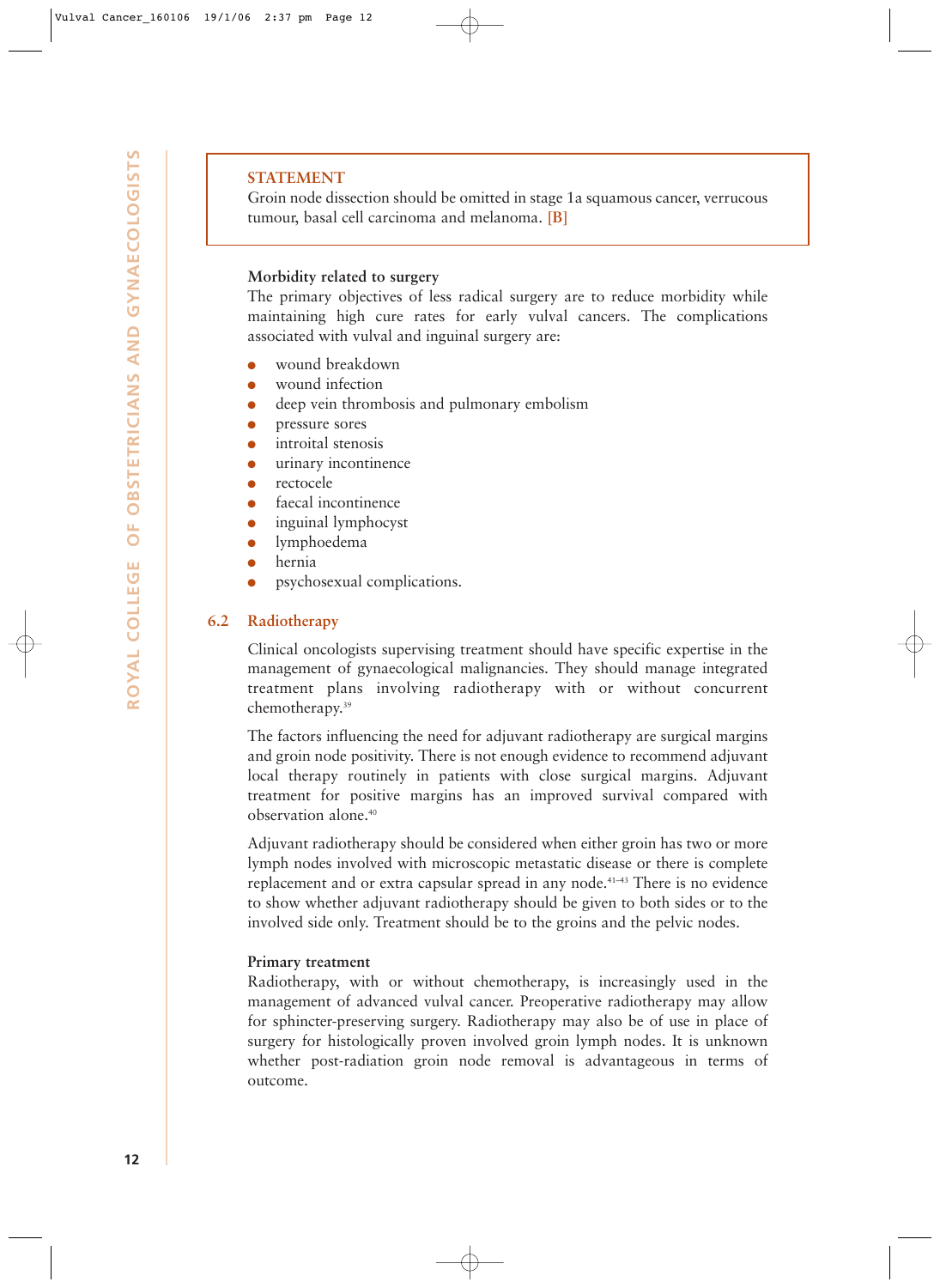Surgery is the cornerstone of therapy for the groin nodes in women with vulval cancer. Individual women who are not fit enough to withstand surgery can be treated with primary radiotherapy. **[A/B]**

### **Treatment schedules**

The majority of schedules are based upon those developed by the Toronto Group.<sup>44</sup> Fraction size is important, with 1.7 Gy being close to tolerance, although it is recognised that some centres may use slightly larger fractions (1.8 Gy). Doses will have to be reduced for radical treatment if fractions greater than 1.7 Gy are employed.

Radical treatment will usually require a prophylactic dose (45–50 Gy) to be delivered to the primary and nodal sites and that the tumour is then boosted by a second phase of treatment by electrons, conformal radiotherapy or brachytherapy, to a total dose of 65 Gy. The total prescribed dose is determined by the clinical context (Table 1).

A Cochrane review has suggested that there is no evidence that prophylactic groin irradiation should be used in preference to surgery.<sup>45</sup>

### **STATEMENT**

Surgery is the cornerstone of therapy for the groin nodes in women with vulval cancer. Individual women who are not fit enough to withstand surgery can be treated with primary radiotherapy. **[A/B]**

### **6.3 Chemotherapy**

The role of chemotherapy in vulval cancer is still debatable but it is increasingly being used in the primary setting. Chemotherapy can be used as an adjuvant postoperatively, concomitant with radiotherapy for node positive disease. This is being evaluated in a number of trials. It is also being used concomitantly with pelvic radiotherapy for the management of inoperable or unresectable disease and it is also being used neoadjuvantly to 'downstage' tumours and to render them more suitable either for delayed primary surgery or radiation therapy. There appears to be no consistent view as to how chemotherapy should best be integrated and many centres have adopted their own policies. A UK consensus would be beneficial.

Chemotherapy has been used for relapsed disease for a number of years. Most recent studies have looked at platinum and 5-fluorouracil-containing regimens or PMB (cisplatin, methotrexate and bleomycin) but mitomycin-C and 5-fluorouracil have also been used. A trial from the European Organisation for Research and Treatment of Cancer in the late 1980s evaluated the use of lomustine (CCNU), methotrexate and bleomycin in locally advanced cases with a surprisingly high activity.46 Parallels should also be drawn with the management of anal cancer, which has increasingly shifted from being a tumour primarily managed by surgery to a tumour most frequently managed by combination chemotherapy and radiotherapy. Similar discussions are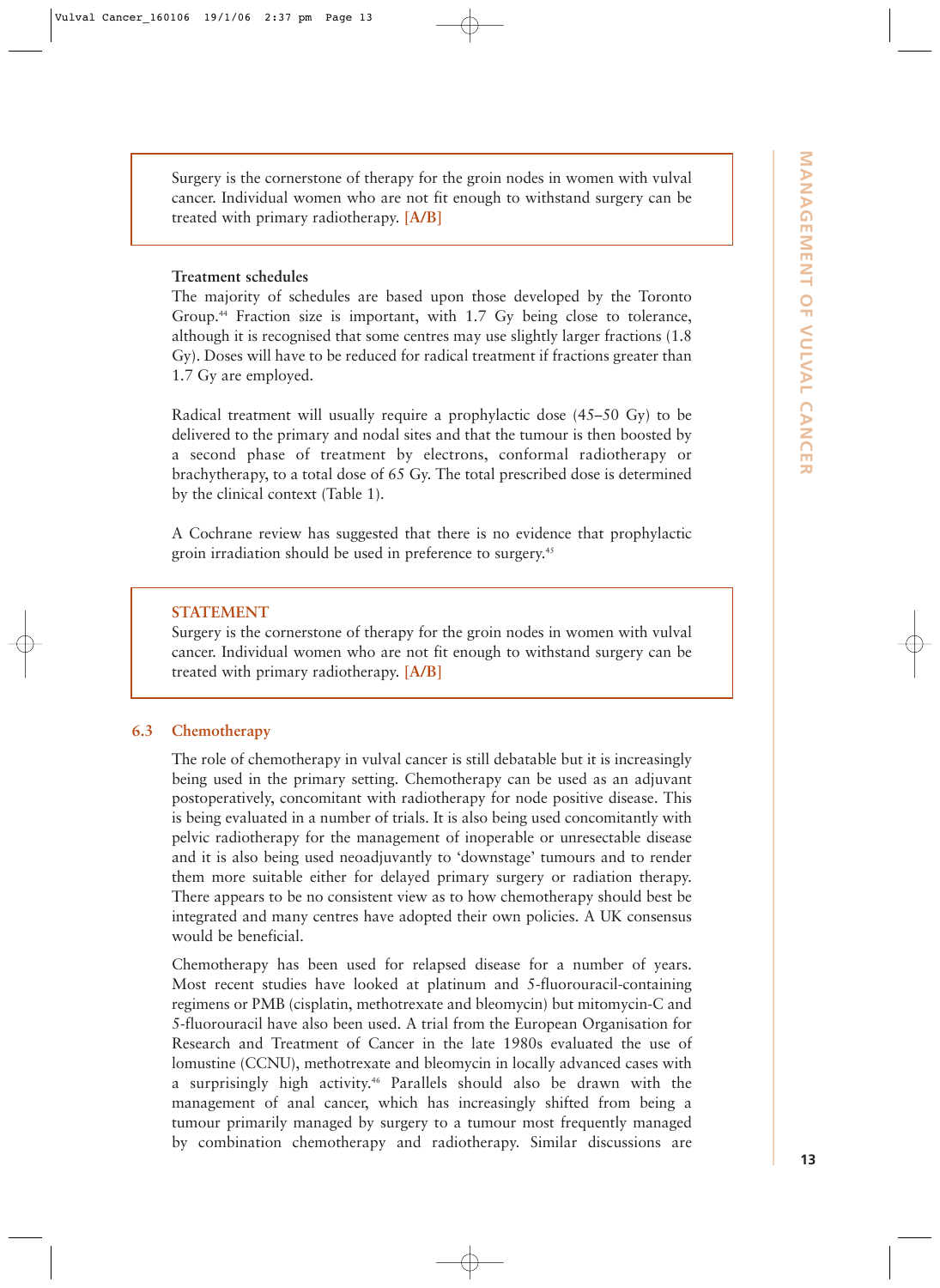also continuing in anal cancer as to whether platinum/5-fluorouracil or mitomycin-C/5-fluorouracil is the best schedule and the recent introduction of the 5-fluorouracil pro-drugs capecitabine and Uftoral® (Bristol-Myers-Squibb) – a combination of uracil and tegafur (also known as UFT), which can be given orally, may add to the discussions.

The following scenarios probably best summarise the likely uses of chemotherapy in vulval cancer:

- as a neo-adjuvant to shrink tumour initially considered unresectable
- as a concomitant to radiation for primary management of unresectable tumours
- as a postoperative adjuvant treatment either alone or concomitant to radiation for the management of relapsed disease.

The selection of drugs may be determined by the performance status and age of the patient. Traditionally, many of these tumours arise in elderly women who are often relatively unfit either for radical surgery or for intensive chemotherapy regimens and this may help to determine whether a platinum-based or mitomycin-C-based regimen is selected. There are no randomised trials to support whether one regimen is superior to the other but there is an impression that platinum-based regimens are more likely to be effective. Platinum is the drug of choice in other squamous cancers arising in the cervix, anus, lung, oesophagus, head and neck. Most of the experience will lie with cisplatin and, at the time of writing, the role of carboplatin should be considered as unproven. There are several studies evaluating the use of carboplatin, with or without taxanes, in cervical cancer.

The next debate is whether platinum should be given as a single agent or in combination. There is a body of opinion that would recommend the use of platinum and 5-fluorouracil. This combination has been used effectively as a neoadjuvant in oesophageal and cervical cancers. Those women with primarily unresectable disease, who are of good performance status and with good renal function, should be considered for platinum- and 5-fluorouracil-based regimens or PMB. The use of cisplatin at a dose of 60–80 mg/m2 every 3 weeks, together with 5-fluorouracil (often given as a protracted infusion over 96 hours) can be recommended, using 750 mg/m2 per day. The use of a peripherally inserted central catheter (PICC) line is usually advised. Between two and four cycles will be given. Clinical and radiological evaluation should be performed by a multidisciplinary team, to decide whether the tumour has shrunk sufficiently to permit surgery or whether to continue with radiotherapy, either alone or with concomitant cisplatin.

Alternative options would include the use of single-agent cisplatin at a dose of 40–50 mg/m2 5-fluorouracil would be considered.

### **6.4 Concomitant chemotherapy and radiotherapy**

Chemotherapy used concomitantly with radiation should be considered analogous to use in cervical cancer and either cisplatin alone or cisplatin plus 5-fluorouracil should be considered. If used alone, cisplatin at 40 mg/m<sup>2</sup> weekly, concomitantly with radiotherapy, would be advised. Alternative regimens may include cisplatin and 5-fluorouracil using the regimen above, or PMB given on week-1 and week-4 of a prolonged course of radiation. This should be managed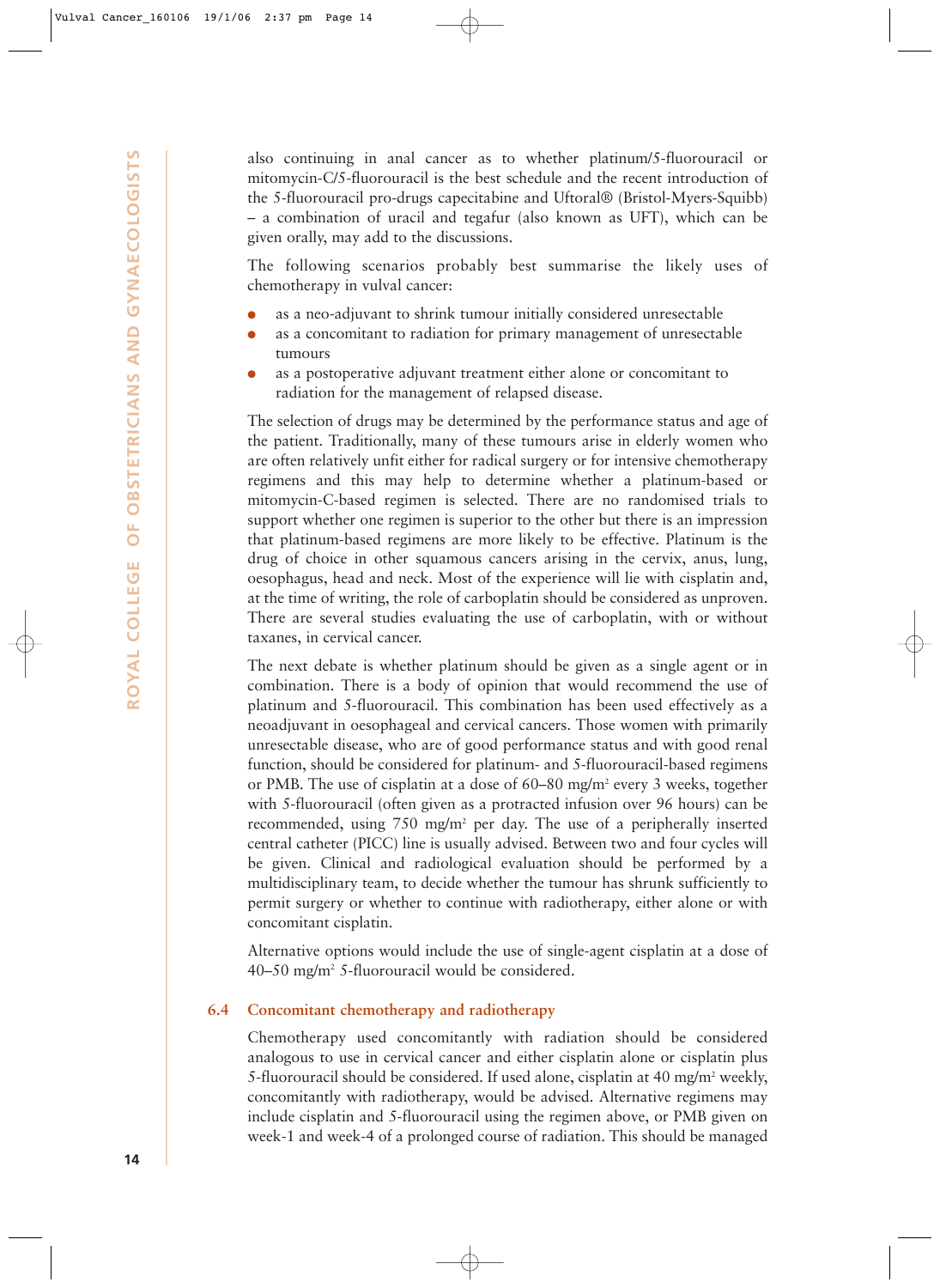by a unit experienced in looking after women with vulval cancer, as reactions and toxicity can be quite significant. Women should be referred to their regional centres where gynaecological surgeons and oncologists work closely in teams.

### **6.5 Postoperative chemotherapy**

The use of chemotherapy as a postoperative adjuvant is unproven. Usually, postoperative adjuvant treatment will take the form of radiation therapy. The recent Gynaecological Oncology Group 185 study, which closed prematurely, had tried to examine the role of radiation versus chemo/radiation but failed to achieve the recruitment target. A new international study is under development and is proposing the use of chemo/radiation. If chemotherapy is to be used in the postoperative adjuvant fashion with radiation, it is recommended that cisplatin is used as a single agent, probably at a dose of 40mg/m2 weekly.

# **7 TREATMENT OF RECURRENT DISEASE**

### **7.1 Recurrence rates and survival**

Recurrence rates for invasive squamous cell carcinoma range from 15% to 33%. In a review of the literature, the vulva was found to be the most common site of recurrence (69.5%) with the groin nodes affected in 24.3%, the pelvis in 15.6% and distant metastases in 18.5%.47

Survival following regional relapse is poor and, thus, all attempts to prevent it must be made at the time of primary treatment. Skin-bridge recurrence has been reported to be more likely to occur in patients with positive lymph nodes.<sup>48</sup> If the nodes are known or suspected to be positive at the time of primary treatment, an en-bloc dissection should be considered to remove the tissue between the vulva and involved nodes.

Clinical oncologists and gynaecological surgeons need to work closely together to manage patients with recurrent disease, which can be challenging. Integrating these treatments can, however, be highly rewarding.

Treatment and outcome depend on the site and extent of the recurrence.<sup>47</sup> Wide excision of the local recurrence can result in a 5-year survival rate of 56% when the inguinal nodes are negative.<sup>49</sup> If excision would impair sphincter function, irradiation should be considered as the first choice. If irradiation has already been given to maximum dose, then excision should be considered. Such cases require careful joint planning with clinical oncologists and plastic and reconstructive surgeons experienced in the treatment of vulval disease.

### **7.2 Groin recurrence**

Groin recurrence has a much poorer prognosis and is difficult to manage. In women who have not been treated previously with groin irradiation, radiotherapy (with or without additional surgery) would be the preferred option. The options are much more limited in those who have already been irradiated and palliation, which may include surgery, should be considered. In women who have had both surgery and radiotherapy to the groins, the palliative care team should become involved soon after the confirmation of groin recurrence.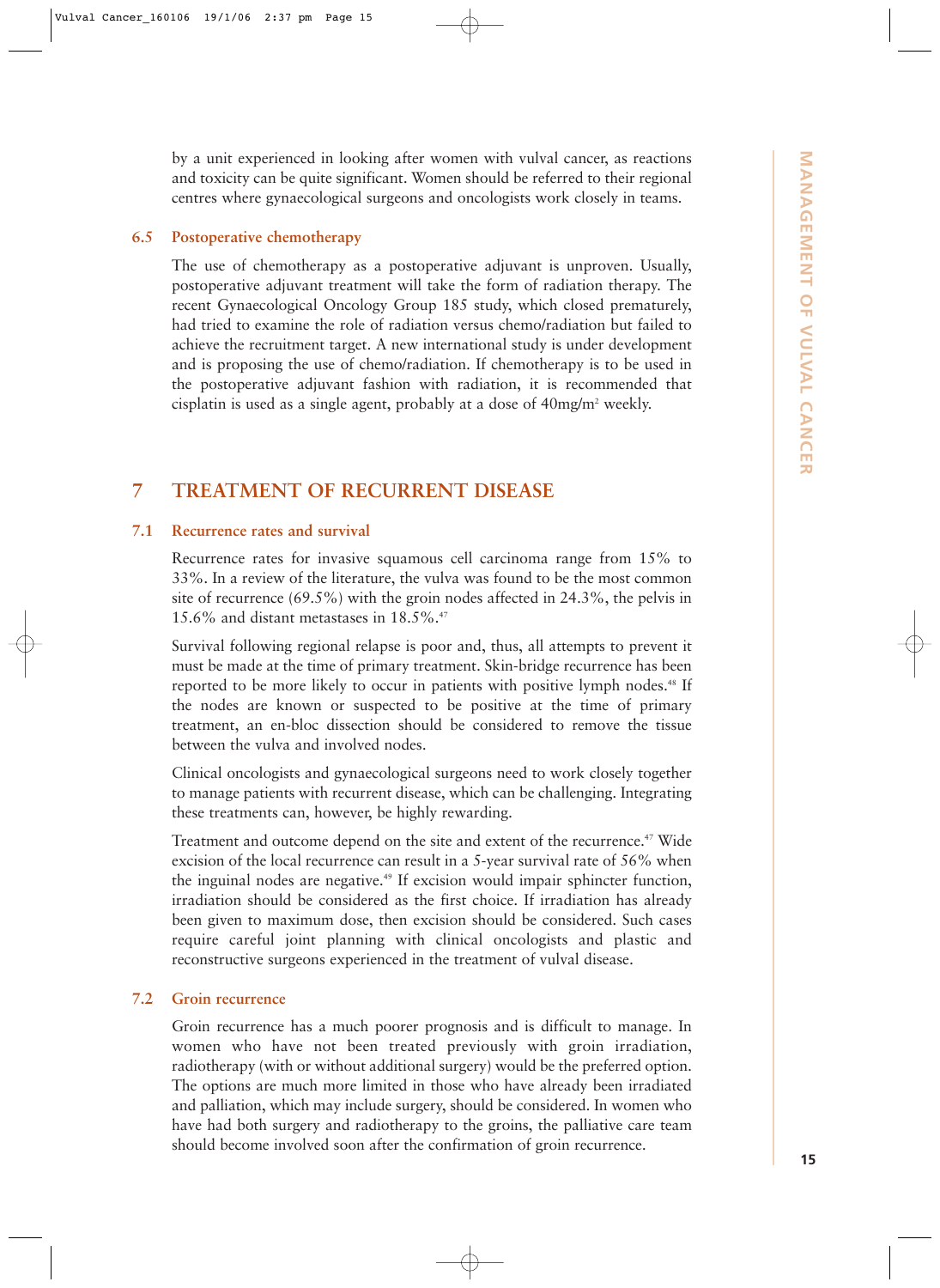### **7.3 Chemotherapy for relapsed disease**

Chemotherapy for relapsed disease may be determined by what previous treatments have been offered and also by the age and performance status and renal function of the patient. For chemo-naïve patients of good performance status, platinum/5-fluorouracil or PMB are probably the best regimens (Section 6.3). For patients not fit for platinum, mitomycin-C and 5-fluorouracil would be an alternative. Patients with progressive disease or early relapse after a platinum regimen should be considered for phase-2 studies if they are suitable. Drugs likely to be of value in this setting would include the same drugs that would be used in squamous cancers of the cervix, lung, head and neck and oesophagus. Paclitaxel, gemcitabine, vinorelbine, paclitaxel and topotecan would be included in these regimens. A recent EORTC study investigated paclitaxel (as a phase 2 design) in relapsed, pretreated patients and showed reasonable activity. There is some current trial work looking at carboplatin and paclitaxel. However there are no licenses for these drugs and they cannot be used routinely. One problem is that many of these patients are relatively elderly and therefore not good candidates for aggressive novel combinations and this, taken together with their relative rarity, makes clinical trials difficult to perform. Collaboration between the regional UK Centres either through the National Cancer Research Institute or through groups such as the EORTC or the Gynaecological Cancer Group should be encouraged.

### **8 FOLLOW UP**

### **8.1 Hospital review**

As patients who relapse locally have a good chance of cure and/or prolonged remission with prompt re-treatment, the patient should be followed up in an environment where trained personnel are available to recognise the earliest signs or symptoms of recurrence and the morbidity of treatment.

Long-term review is still recommended, as these patients remain at an increased risk of developing carcinomas elsewhere in the genital tract and pelvis. Followup intervals are currently arbitrary but the following schedule is suggested:

- 3-monthly first year
- 6-monthly second and third years
- annual review thereafter.

The role of routine hospital follow-up impacting on survival has been questioned for several of the gynaecological tumours. In a retrospective review of 138 women with vulval cancer, routine follow-up did not appear to offer early detection or survival advantage.<sup>50</sup>

### **8.2 Community care**

Patients who have received successful curative therapy will require little community care. Those undergoing palliative or noncurative treatment, who may be symptomatic and expectant of relapse, should receive regular support and surveillance from the general practitioner and community nursing services. Pain control should be monitored regularly. Careful hygiene and dressing of fungating lesions will require very close nursing supervision.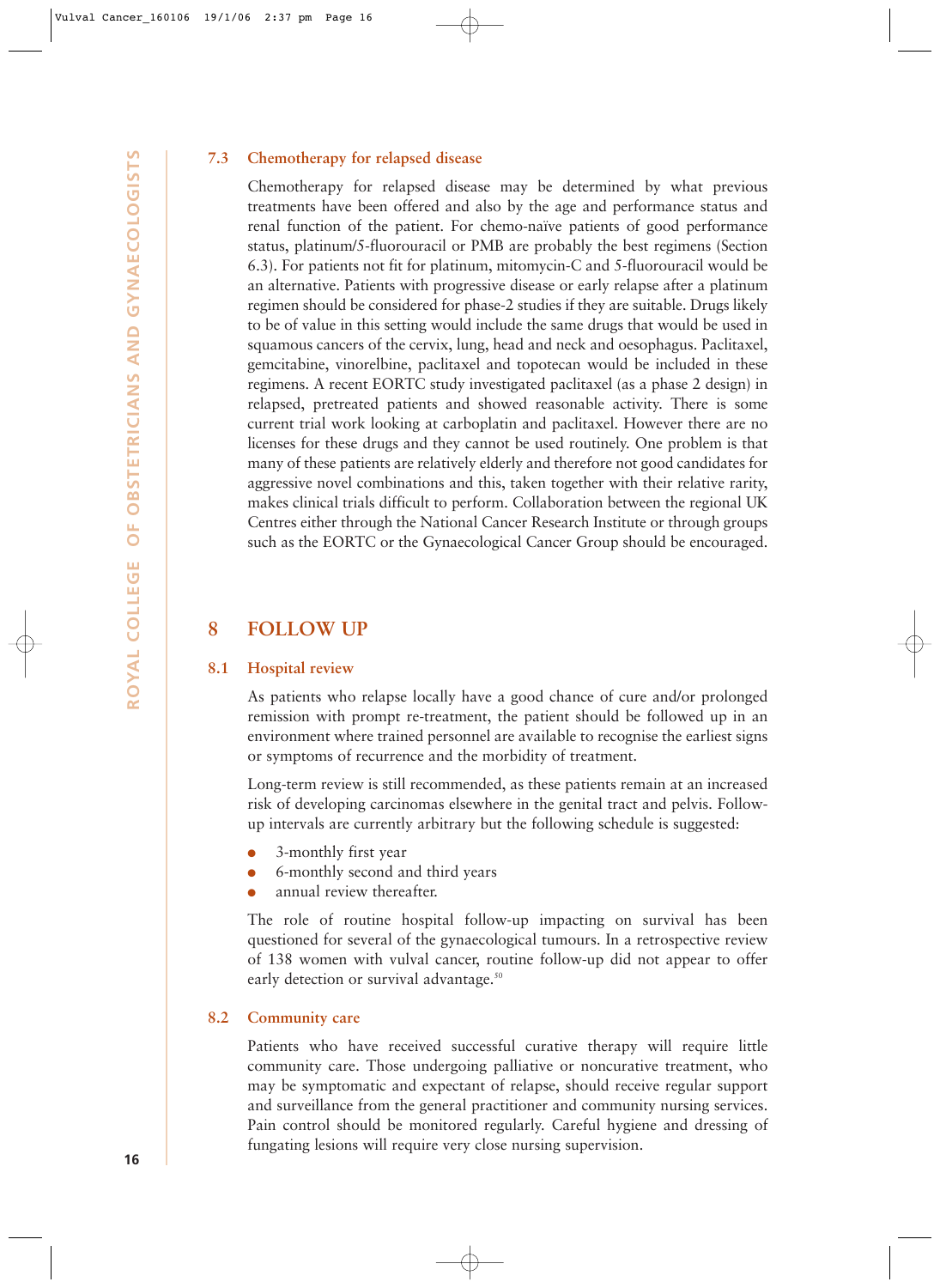## **REFERENCES**

- 1. Office for National Statistics [www.statistics.gov.uk].
- 2. Meffert JJ, Davis BM, Grimwood RE. Lichen sclerosus. *J Am Acad Dermatol* 1995;32:393–416.
- 3. Jones RW, Baranyai J, Stables S. Trends in squamous cell carcinoma of the vulva: the influence of vulvar intraepithelial neoplasia. *Obstet Gynecol* 1997;90:448–52.
- 4. Herod JJ, Shafi MI, Rollason TP, Jordan JA, Luesley DM. Vulvar intraepithelial neoplasia: long term follow up of treated and untreated women. *Br J Obstet Gynaecol* 1996;103:446–52.
- 5. Fishman DA, Chambers SK, Schwartz PE, Kohorn EI, Chambers JT. Extramammary Paget's disease of the vulva. *Gynecol Oncol* 1995;56:266–70.
- 6. Ragnarsson-Olding B, Johansson H, Rutqvist LE, Ringborg U. Malignant melanoma of the vulva and vagina. Trends in incidence, age distribution, and long-term survival among 245 consecutive cases in Sweden 1960–1984. *Cancer* 1993;71:1893–7.
- 7. Bradgate M, Rollason TP, McConkey Cc, Powe UJ. Malignant melanoma of the vulva: a clinicopathological study of 50 women. *Br J Obstet Gynaecol* 1990;97:124–33.
- 8. Neill SM, Tatnall FM, Cox NH; British Association of Dermatologists. Guidelines for the management of lichen sclerosus. *Br J Dermatol* 2002;147:640–9.
- 9. Heaps JM, Fu YS, Montz FJ, Hacker NF, Berek JS. Surgical–pathologic variables predictive of local recurrence in squamous cell carcinoma of the vulva. *Gynecol Oncol* 1990;38:309–14.
- 10. Homesley HD, Bundy BN, Sedlis A, Yordan E, Berek JS, Jahshan A, *et al*. Assessment of current International Federation of Gynecology and Obstetrics staging of vulvar carcinoma relative to prognostic factors for survival (a Gynecologic Oncology Group study). *Am J Obstet Gynecol* 1991;164:997–1003. **FFRENCINGS**<br> **FRENCH CAST (FIRST CAN AGENT CAN AGENT CAN AGENT CAN AGENT CAN AGENT (FIRST). The first control of the selection of the selection of the selection of the selection of the selection of the selection of the s**
- 11. Penney GC, Kitchener HC, Templeton A. The management of carcinoma of the vulva: current opinion and current practice among consultant gynaecologists in Scotland. *Health Bull* 1995;53:47–54.
- 12. Rhodes CA, Cummins C, Shafi MI. The management of squamous cell vulval cancer: a population based retrospective study of 411 cases. *Br J Obstet Gynaecol* 1998;105:200–5.
- 13. van der Velden J, van Lindert AC, Gimbrere CH, Oosting H, Heintz AP. Epidemiologic data on vulvar cancer: comparison of hospital with population-based data. *Gynecol Oncol* 1996;62:379–83.
- 14. Ghurani GB, Penalver MA. An update on vulvar cancer. *Am J Obstet Gynecol* 2001; 185:294–9.
- 15. Rosen C, Malmstrom H. Invasive cancer of the vulva. *Gynecol Oncol* 1997;65:213–17.
- 16. National Collaborating Centre for Primary Care. Referral Guidelines for Suspected Cancer in Adults and Children. A Clinical Practice Guideline. June 2005 [www.nice.org.uk/page.aspx?o=264822].
- 17. Green MS, Naumann RW, Elliot M, Hall JB, Higgins RV, Grigsby JH. Sexual dysfunction following vulvectomy. *Gynecol Oncol* 2000;77:73–7.
- 18. Sohaib SA, Richards PS, Ind T, Jeyarajah AR, Shepherd JH, Jacobs IJ, *et al*. MR imaging of carcinoma of the vulva. *AJR Am J Roentgenol* 2002;178:373–7.
- 19. Hawnaur JM, Reynolds K, Wilson G, Hillier V, Kitchener HC. Identification of inguinal lymph node metastases from vulval carcinoma by magnetic resonance imaging: an initial report. *Clin Radiol* 2002;57:995–1000.
- 20. Moskovic EC, Shepherd JH, Barton DP, Trott PA, Nasiri N, Thomas JM. The role of high resolution ultrasound with guided cytology of groin lymph nodes in the management of squamous cell carcinoma of the vulva: a pilot study. *Br J Obstet Gynaecol* 1999;106:863–7.
- 21. Hall TB, Barton DP, Trott PA, Nasiri N, Shepherd JH, Thomas JM, *et al*. The role of ultrasound-guided cytology of groin lymph nodes in the management of squamous cell carcinoma of the vulva: 5-year experience in 44 patients. *Clin Radiol* 2003;58:367–71.
- 22. Abang Mohammed DK, Uberoi R, de B Lopes A, Monaghan JM. Inguinal node status by ultrasound in vulva cancer. *Gynecol Oncol* 2000;77:93–6.
- 23. Andersen BL. Predicting sexual and psychologic morbidity and improving the quality of life for women with gynecologic cancer. *Cancer* 1993;71(4 Suppl):1678–90.
- 24. Andersen BL, Turnquist D, LaPolla J, Turner D. Sexual functioning after treatment of in situ vulvar cancer: preliminary report. *Obstet Gynecol* 1988;71:15–19.
- 25. Hacker NF, Van der Velden J. Conservative management of early vulvar cancer. *Cancer* 1993;71(4 Suppl):1673–7.
- 26. Sedlis A, Homesley H, Bundy BN, Marshall R, Yordan E, Hacker N, Lee JH, *et al*. Positive groin lymph nodes in superficial squamous cell vulvar cancer. A Gynecologic Oncology Group Study. *Am J Obstet Gynecol* 1987;156:1159–64.
- 27. Hacker NF, Leuchter RS, Berek JS, Castaldo TW, Lagasse LD. Radical vulvectomy and bilateral inguinal lymphadenectomy through separate groin incisions. *Obstet Gynecol*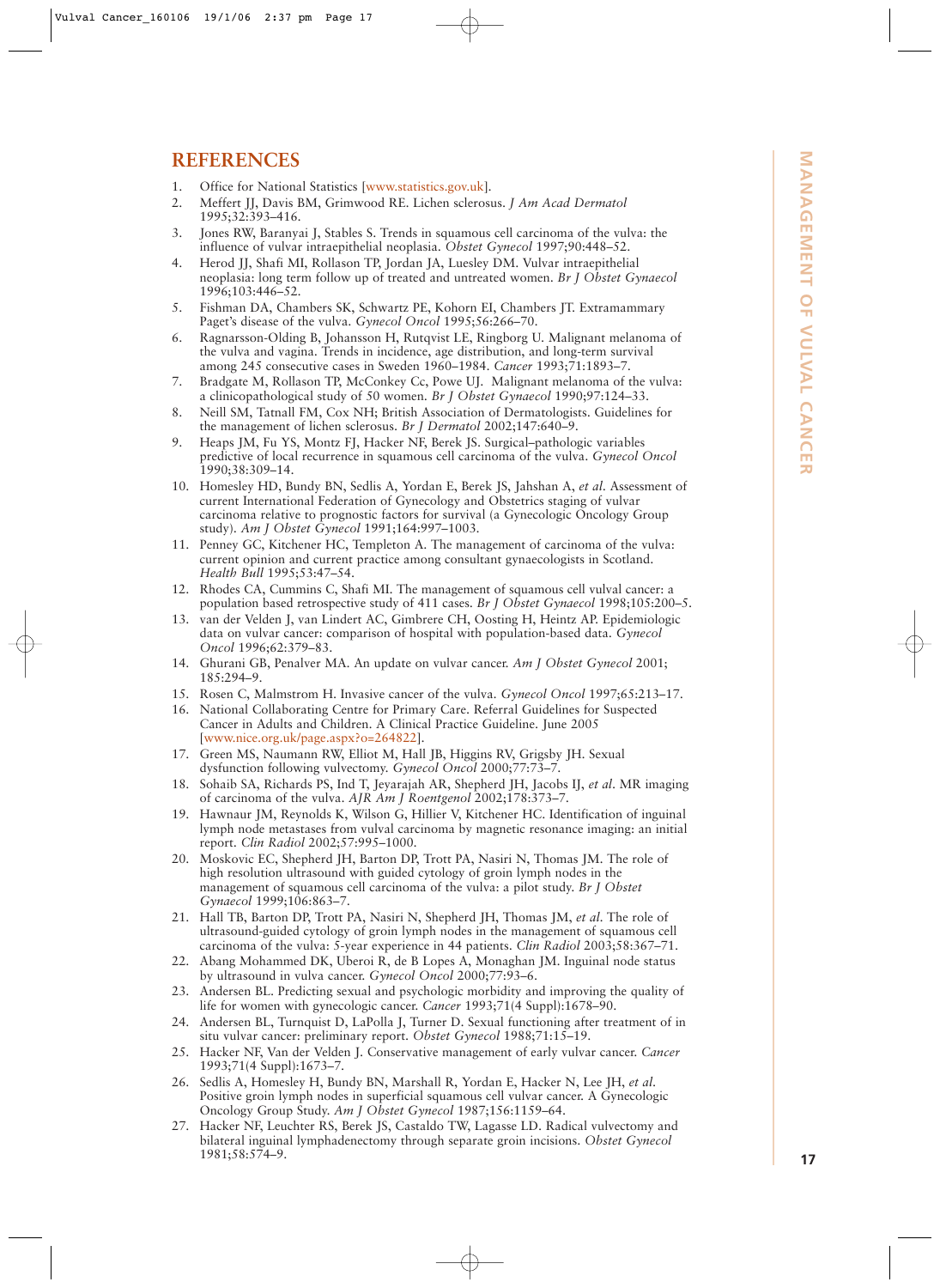- 28. Stehman FB, Bundy BN, Dvoretsky PM, Creasman WT. Early stage I carcinoma of the vulva treated with ipsilateral superficial inguinal lymphadenectomy and modified radical hemivulvectomy: a prospective study of the Gynecologic Oncology Group. *Obstet Gynecol* 1992;79:490–7.
- 29. Zhang SH, Sood AK, Sorosky JI, Anderson B, Buller RE. Preservation of the saphenous vein during inguinal lymphadenectomy decreases morbidity in patients with carcinoma of the vulva. *Cancer* 2000;89:1520–5.
- 29. Paley PJ, Johnson PR, Adcock LL, Cosin JA, Chen MD, Fowler JM, *et al*. The effect of sartorius transposition on wound morbidity following inguinal-femoral lymphadenectomy. *Gynecol Oncol* 1997;64:237–41.
- 30. de Hullu JA, Hollema H, Piers DA, Verheijen RH, van Diest PJ, Mourits MJ, *et al*. Sentinel lymph node procedure is highly accurate in squamous cell carcinoma of the vulva. *J Clin Oncol* 2000;18(15):2811–16.
- 31. Decesare SL, Fiorica JV, Roberts WS, Reintgen D, Arango H, Hoffman MS, *et al*. A pilot study utilizing intraoperative lymphoscintigraphy for identification of the sentinel lymph nodes in vulvar cancer. *Gynecol Oncol* 1997;66(3): 425–8.
- 32. Levenback C, Burke TW, Morris M, Malpica A, Lucas KR, Gershenson DM. Potential applications of intraoperative lymphatic mapping in vulvar cancer. *Gynecol Oncol* 1995;59:216–20.
- 33. Hacker NF, Berek JS, Juillard GJ, Lagasse LD. Preoperative radiation therapy for locally advanced vulvar cancer. *Cancer* 1984;54:2056–61.
- 34. Rotmensch J, Rubin SJ, Sutton HG, Javaheri G, Halpern HJ, Schwartz JL, *et al*. Preoperative radiotherapy followed by radical vulvectomy with inguinal lymphadenectomy for advanced vulvar carcinomas. *Gynecol Oncol* 1990;36:181–4.
- 35. Hoffman MS, LaPolla JP, Roberts WS, Fiorica JV, Cavanagh D. Use of local flaps for primary anal reconstruction following perianal resection for neoplasia. *Gynecol Oncol* 1990;36:348–52.
- 36. Barton DP, Hoffman MS, Roberts WS, Fiorica JV, Finan MA, Gleeson N, *et al*. Use of local flaps in the preservation of fecal continence following resection of perianal neoplasias. *Int J Gynecol Cancer* 1993;3:318–23.
- 37. Breslow A. Thickness, cross-sectional areas and depth of invasion in the prognosis of cutaneous melanoma. *Ann Surg* 1970;172:902–8.
- 38. DeMatos P, Tyler D, Seigler HF. Mucosal melanoma of the female genitalia: a clinicopathologic study of forty-three cases at Duke University Medical Center. *Surgery* 1998;124:38–48.
- 39. Blake P. Radiotherapy and chemoradiotherapy for carcinoma of the vulva. *Best Pract Res Clin Obstet Gynaecol* 2003;17:649–61.
- 40. Faul CM, Mirmow D, Huang Q, Gerszten K, Day R, Jones MW. Adjuvant radiation for vulvar carcinoma: Improved local control. *Int J Radiat Oncol Biol Phys* 1997;38:381–9.
- 41. Homesley HD, Bundy BN, Sedlis A, Adcock L. Radiation therapy versus pelvic node resection for carcinoma of the vulva with positive groin nodes. *Obstet Gynecol* 1986;68:733–40.
- 42. Paladini D, Cross P, Lopes A, Monaghan JM. Prognostic significance of lymph node variables in squamous cell carcinoma of the vulva. *Cancer* 1994;74:2491–6.
- 43. van der Velden J, van Lindert AC, Lammes FB, ten Kate FJ, Sie-Go DM, Oosting H, *et al*. Extracapsular growth of lymph node metastases in squamous cell carcinoma of the vulva. The impact on recurrence and survival. *Cancer* 1995;75:2885–90.35.
- 44. Thomas G, Dembo A, DePetrillo A, Pringle J, Ackerman I, Bryson P, *et al*. Concurrent radiation and chemotherapy in vulvar carcinoma. *Gynecol Oncol* 1989;34:263–7.
- 45. van Der Velden J, Ansink A. Primary groin irradiation vs primary groin surgery for early vulvar cancer. *Cochrane Database Syst Rev* 2000(3): CD002224 [update in *Cochrane Database Syst Rev* 2001;(4):CD002224].
- 46. Durrant KR, Mangioni AJ, Lacave M, George MEL, van der Burg D, Guthrie N, *et al*. Bleomycin, methotrexate and CCNU in advanced inoperable squamous cell carcinoma of the vulva: a phase II study of the EORTC Gynaecological Cancer Cooperative Group. *Gynecol Oncol* 1990;37:359–62.
- 47. Piura B Recurrent squamous cell carcinoma of the vulva: A study of 73 cases. *Gynecol Oncol* 1993;48: 189–95.
- 48. Rose PG. Skin bridge recurrences in vulvar cancer: frequency and management. *Int J Gynecol Cancer* 1999;9:508–11.
- 49. Hopkins MP, Reid GC, Morley GW. The surgical management of recurrent squamous cell carcinoma of the vulva. *Obstet Gynecol* 1990;75:1001–5.
- 50. Nordin A, Mohammed KA, Naik R, de Barros Lopes A, Monaghan J. Does long-term follow-up have a role for node negative squamous carcinoma of the vulva? The Gateshead experience. *Eur J Gynaecol Oncol* 2001;22:36–9.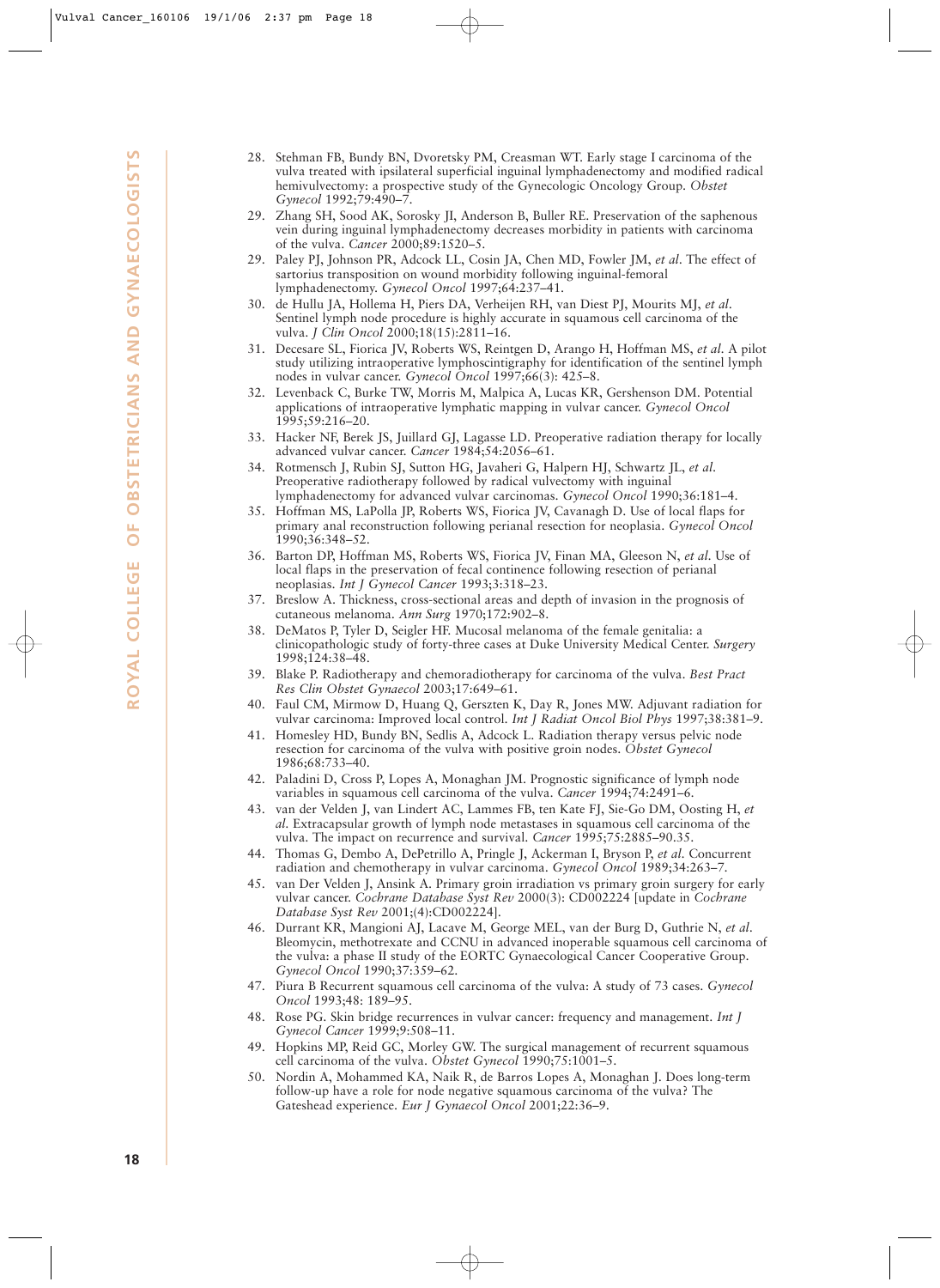# MANAGEMENT OF VULVAL CANCER **19**<br>**NANAGEMENT OF VULVAL CANCER**

# **APPENDIX 1 FIGO Staging**

| <b>FIGO</b><br><b>Stage</b> | <b>Description</b>                                                | <b>TNM</b><br>stage        |
|-----------------------------|-------------------------------------------------------------------|----------------------------|
|                             | Primary tumour cannot be assessed                                 | <b>TX</b>                  |
|                             | No evidence of primary tumour                                     | $T_0$                      |
| 0                           | Carcinoma in situ, intraepithelial neoplasia Grade III            | Tis                        |
| ı                           | Tumour confined to vulva or vulva & perineum, 2 cm or less        |                            |
|                             | in greatest dimension.                                            | $T_1N_0M_0$                |
| la                          | Tumour confined to vulva or vulva & perineum, $\leq 2$ cm in      |                            |
|                             | greatest dimension and with stromal invasion $\leq 1$ mm.         | $T_{1A}N_0M_0$             |
| Ib                          | Tumour confined to vulva or vulva & perineum, $\leq 2$ cm in      |                            |
|                             | greatest dimension and with stromal invasion >1 mm.               | $T_{1B}N_0M_0$             |
| Ш                           | Tumour confined to vulva or vulva & perineum, more than           |                            |
|                             | 2 cm in greatest dimension.                                       | $T_2N_0M_0$                |
| Ш                           | Tumour invades <sup>ª</sup> any of the following: lower urethra,  | $T_1N_1M_0$                |
|                             | vagina, anus and/or unilateral regional node metastases           | $T_2N_1M_0$                |
|                             |                                                                   | $T_3N_0M_0$                |
|                             |                                                                   | $T_3N_1M_0$                |
| IVa                         | Tumour invades <sup>ª</sup> any of the following: bladder mucosa, | $T_1N_2M_0$                |
|                             | rectal mucosa, upper urethral mucosa; or is fixed to bone         | $T_2N_2M_0$                |
|                             | and/or bilateral regional node metastases                         | $T_3N_2M_0$                |
|                             |                                                                   | $T_4$ any N M <sub>0</sub> |
| IV <sub>b</sub>             | Any distant metastases, including pelvic lymph nodes              | Any T                      |
|                             |                                                                   | Any N $M_1$                |

<sup>a</sup> The depth of invasion is defined as the measurement of the tumour from the epithelial–stromal junction of the adjacent most superficial dermal papilla to the deepest point of invasion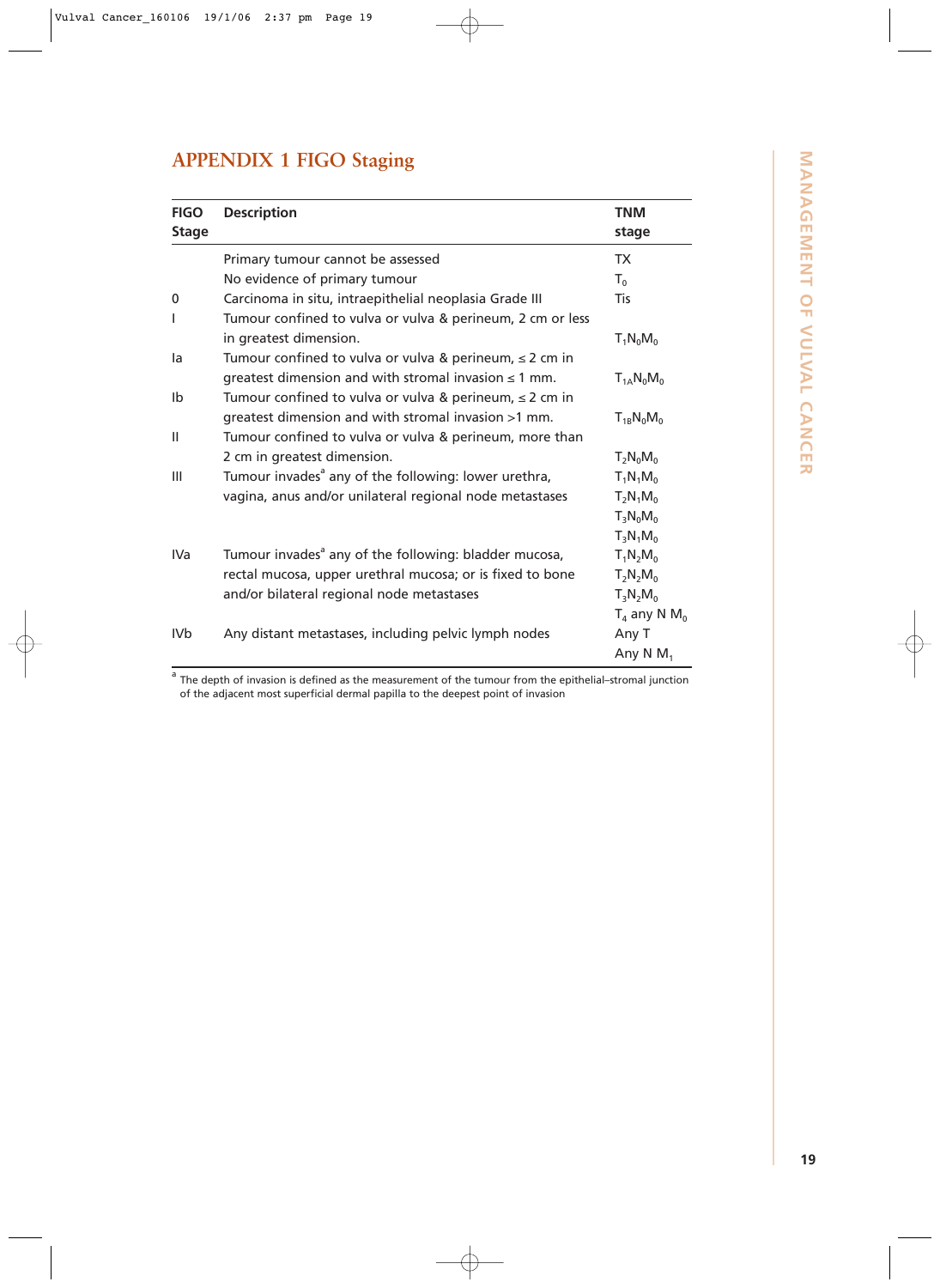# **APPENDIX 2 Nursing considerations**

### **Introduction**

A patient diagnosed with cancer can expect contact with a variety of professionals and others, in hospital, at home or in a hospice. This includes cancer nurses, palliative care nurses and community nurses as well as other members of the multidisciplinary team.<sup>1</sup> It is self-evident that, at the level of the cancer centre, where the more complex and rarer cancers are treated, appropriately educated specialist nursing staff should manage nursing care. This should include cancer nurse specialists with expertise and experience in the management of patients who have undergone major surgery and radiotherapy with associated change in functional ability, altered body image and altered appearance.

### **Access to support and information**

Within a multidisciplinary team, the clinical nurse specialist is in a key position to be able to address the often complex and sensitive issues identified and experienced by the patient.<sup>2</sup> Similarly, the successful development of medical and nursing partnerships enables women with gynaecological cancers to gain proper access to essential expert knowledge and information and thereby to make informed decisions.3 The use of clear and accurate written literature should also be promoted. Access to self-help and support groups, such as the Vulval Awareness Campaign Organisation, may also be of significant benefit, allowing women to share experiences and seek support from other women diagnosed and treated for the same condition.

### **Client group**

While a significant proportion of women diagnosed with vulval cancer are over the age of 60 years, there has been an increase in the percentage of younger women diagnosed with vulval malignancies. Consideration should therefore be given to the diversity of the client group and their respective individual needs, (physical, psychological, social, spiritual, emotional), depending on age and circumstances.

### **Altered body image and psychosexual effects**

Vulval cancer management leaves obvious residual effects, and disfigurement and dysfunction will be a part of these women's lives.<sup>3</sup> Access to specialist, trained, psychosexual counsellors and clinical nurse specialists should be available and both women and their partners should be made aware of the potential consequences of treatment during initial consultations prior to therapy (surgery and/or radiotherapy), with reinforcement thereafter.4 Research indicates that a high proportion of women who have undergone major gynaecological surgery (cervix or vulva) would have liked to have had more information on the after-effects of the operation, including physical, sexual and emotional aspects.<sup>5</sup>

### **Lymphoedema management**

Treatments for vulval cancer frequently involve surgical removal of the inguinofemoral lymph nodes, causing an interruption in the lymphatic pathway.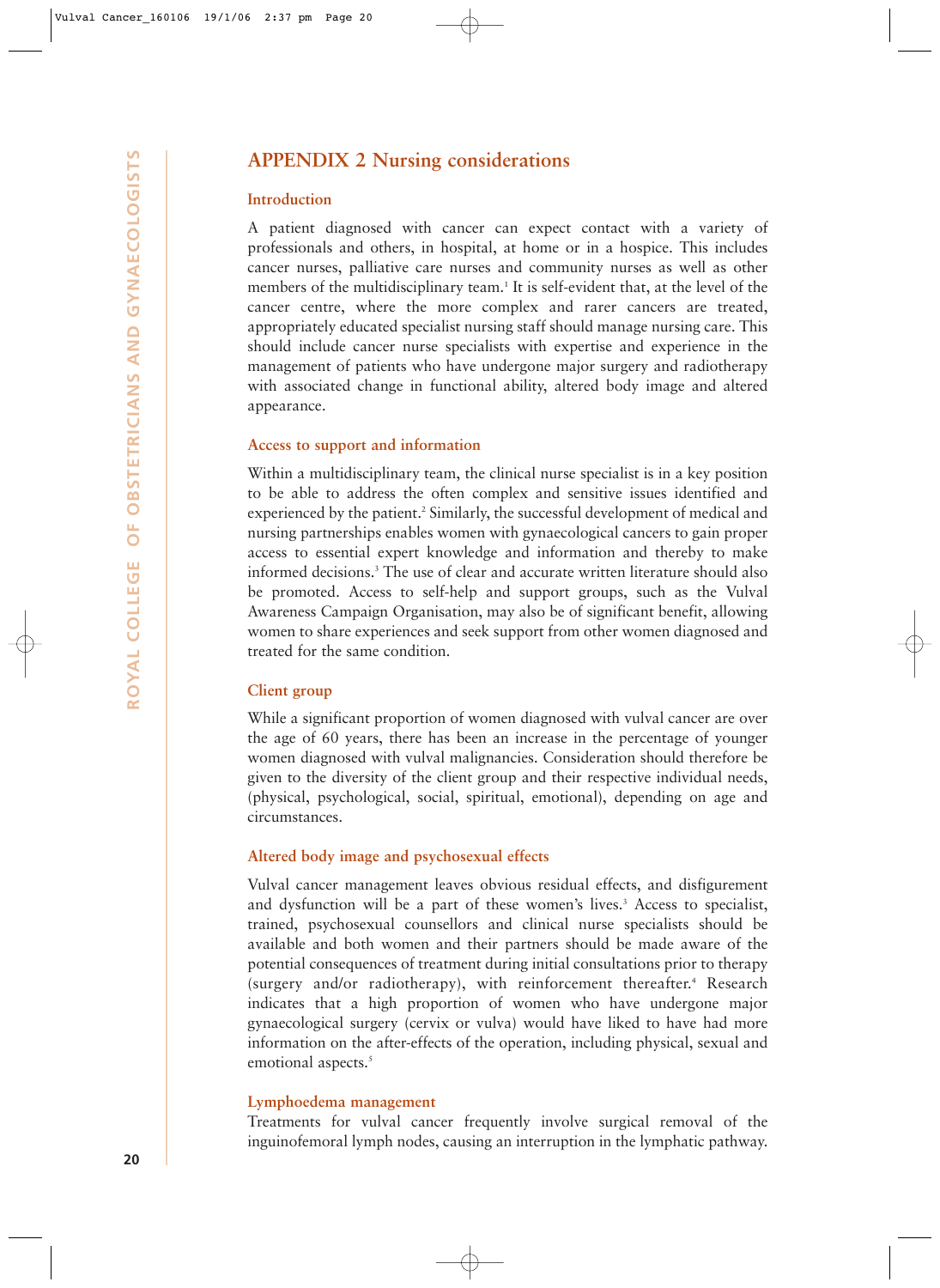Additionally, radiotherapy can cause further damage and fibrosis to the lymphatic system.6,7 The incidence and impact of lower-limb lymphoedema have not been studied widely. One study found that 13 out of 16 women were symptomatic within a 6-week period following groin node dissection for vulval cancer.<sup>8</sup> Other studies suggest that up to 69% of women can be affected.<sup>9,10</sup>

Nursing considerations for women who have undergone treatment for vulval cancer include:

- informing the woman before discharge of the possible risks of developing lower-limb lymphoedema
- educating women on preventative measures that include a meticulous skin regimen, advice on appropriate exercise and movement and the importance of maintaining a healthy body mass index
- ensuring that women are aware of early signs and symptoms associated with the condition
- raising awareness of how to access specialist lymphoedema management for the condition, should it occur.

All women who develop lower-limb lymphoedema should have access to the four cornerstones of lymphoedema care:<sup>11</sup>

- skin care to maintain a good tissue condition and reduce the risk of infection
- external compression in the form of elastic compression garments that help reduce new lymph formation and encourage lymph drainage by improving the efficiency of muscle pump
- a programme of exercise and movement to promote lymph drainage without over exertion
- simple lymphatic drainage: a method of lymph drainage that can be carried out by the patient or carer and involves a series of simple hand movements.

The aims of this regimen are to rehabilitate the cancer patient, to reduce any disability as far as possible, to help the patient to achieve an independent lifestyle and to give the patient the skills to manage their own condition.

### **Tissue viability**

Factors affecting normal tissue viability include surgical intervention, radiation effect and malignant fungating wounds, when disease is advanced or recurred. Most surgical wounds are categorised as acute wounds, healing without complication in an expected time frame.12 In vulval cancer, however, this is often not the case, as the site of wounds and pressure associated with lymphatic damage can and does lead to wound breakdown and infection, irrespective of all attempts made to minimise it. Therefore, specific wound assessment should highlight the characteristics and nature of the wound.<sup>13</sup> These include:

- location
- size of wound
- presence of slough and/or necrotic tissue
- amount and nature of exudate being produced by the wound
- whether odour is associated with the lesion
- nature and type of pain directly attributed to the wound
- the current state of the skin adjacent to the wound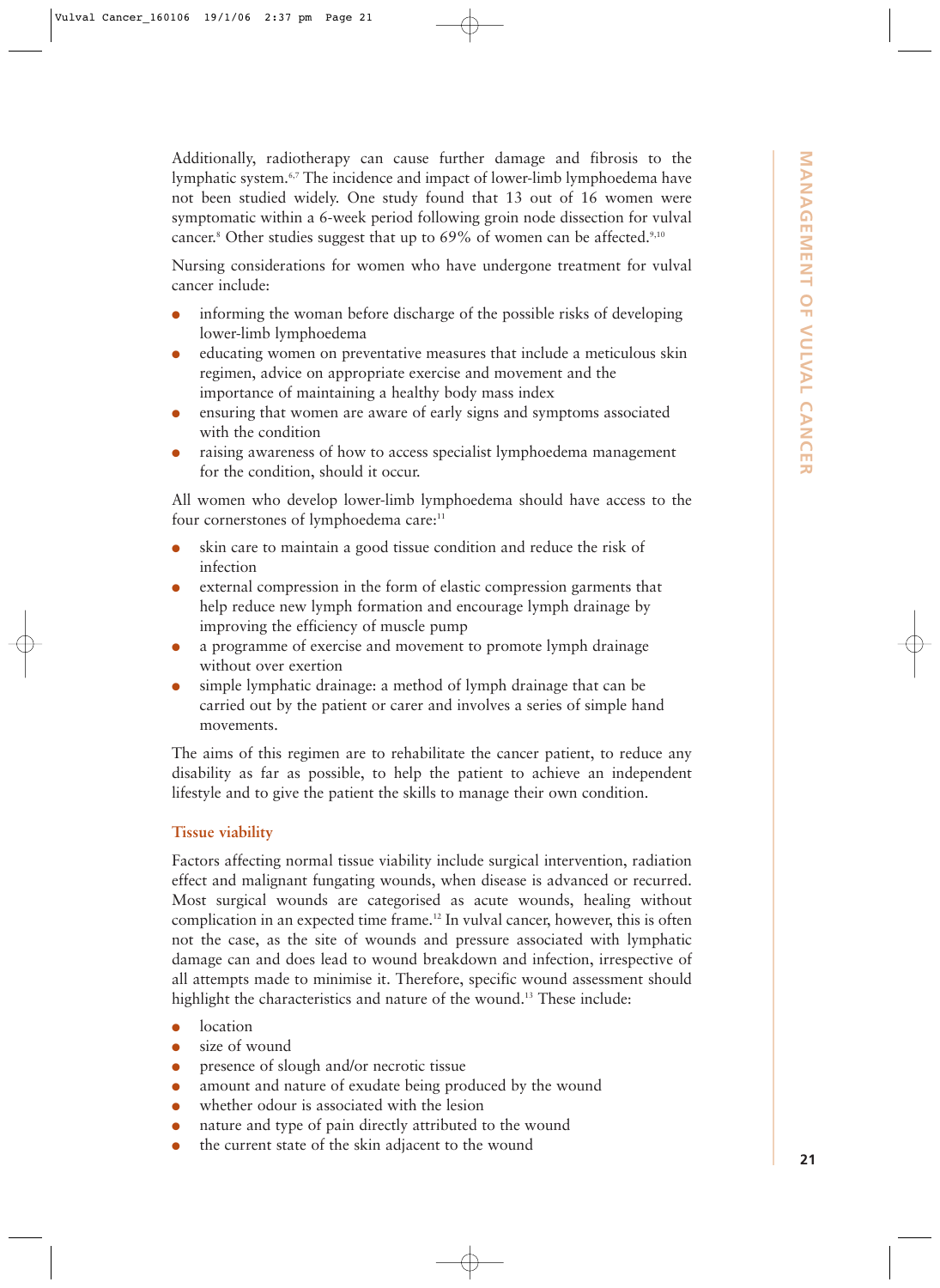the effect on the patient's daily life.

Considerations for wound management include:

- structured tissue viability assessment, incorporating regular review by a tissue viability specialist nurse
- clinical photography
- dietician input and nutritional supplementation
- effective use of appropriate dressings
- responsible antibiotic therapy as and when infection is accurately identified.

The psychological impact of delayed wound healing for the patient must also be recognised and addressed to minimise the risk of longer-term psychological effects, such as depression, social isolation and loss of role in society. Caring for a patient with a fungating lesion when cancer progresses or recurs can offer many challenges. Therefore, it is important to ensure that patients' individual needs and wishes are addressed, to promote optimum quality of life for people with malignant wounds.<sup>14</sup>

### **Palliative care**

Advanced disease presents specific problems associated with the original diagnosis. These include:

- fungating vulval or groin wounds
- progressive lymphoedema
- uncontrollable bleeding
- malodour
- urinary and bowel complications
- pain.

Close collaboration with primary care and palliative care teams to support the patient and their carers during this phase of the cancer experience is an essential element of the service provision of the specialist cancer centre team.

### **Nursing research**

There is still little evidence-based research on which to base clear guidance and protocols of care for women diagnosed with vulval cancer and those who undergo subsequent treatment and care to cure, control or even palliate the disease. With the continued evolution of the National Forum of Gynaecological Oncology Nurses in the United Kingdom and the appointment of a research coordinator to the national committee, consideration should be given to the development and promotion of national multicentre studies into the key aspects of nursing needs of women with vulval cancer.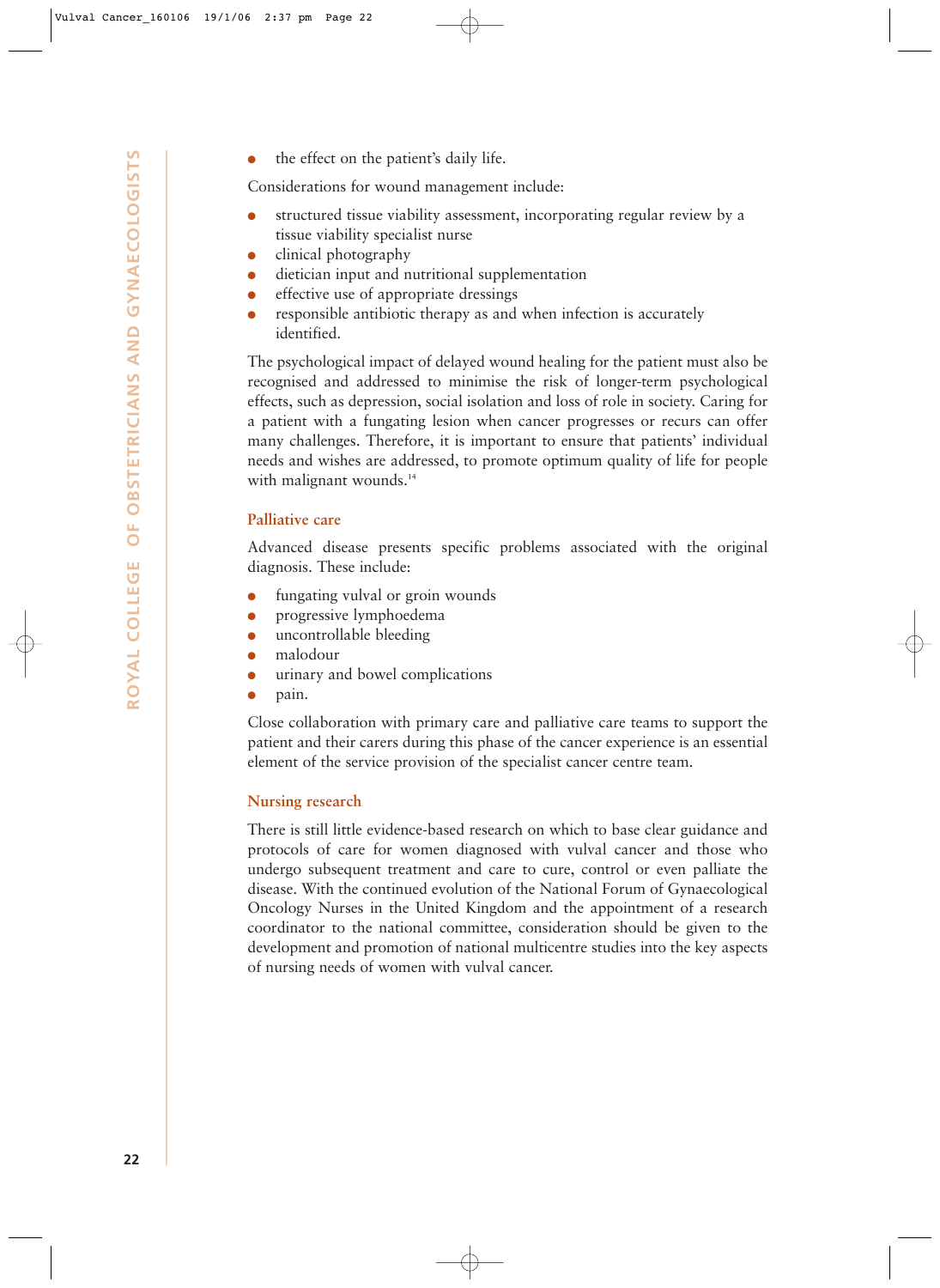# **REFERENCES**

- 1. Royal College of Nursing Cancer Nursing Society. *A Structure for Cancer Nursing Services*. London: Royal College of Nursing; 1996.
- 2. Allen J. The clinical nurse specialist in gynaecological oncology the role in vulval cancer, best practice and research. *Clin Obstet Gynaecol* 2003;17:591–607.
- 3. Chamorro T. Cancer of the vulva and vagina, *Semin Oncol Nurs* 1990;6:198–205.
- 4. Denton AS, Maher EJ. (2003). Interventions for the physical aspects of sexual dysfunction in women following pelvic radiotherapy, *Cochrane Database Syst Rev* 2003;(3).
- 5. Corney R, Everett H, Howells A, Crowther M. The care of patients undergoing surgery for gynaecological cancer: the need for information, emotional support and counselling, *J Adv Nurs* 1992;17:667–71.
- 6. Mortimer P. Investigations and management of lymphoedema. *Vascular Medicine Review* 1990;1:1–20.
- 7. Casley-Smith JR. The aetiologies of lymphoedema, In: Casley-Smith JR. *Modern Treatment for Lymphoedema*. 5th ed. Adelaide, Australia: Bowden Publishing; 1997.
- 8. Abang MDK, deB Lopez A, Regnaud C, Monaghan JM. Lymphoedema following surgical treatment for vulval carcinoma: short term follow-up abstract. *Int J Gynaecol Cancer* 1999;9 Suppl 1:130.
- 9. Petereit DG, Mehta MP, Buchler DA, Kinsella TJ. A retrospective review of nodal treatment for vulval cancer. *Am J Clin Oncol* 1993;16(1):38–42.
- 10. Keeley V. Classifications of lymphoedema. In: Twycross R, Jenns K, Todd J. *Lymphoedema*. Oxford: Radcliffe Medical Press; 2000.
- 11. British Lymphology Society. Strategy for lymphoedema care [www.lymphoedema.org/bls/membership/strategy.htm].
- 12. Bale S, Jones V. *Wound Care Nursing: A Patient-centred Approach*. London: Baillière Tindall; 1997.
- 13. Collier M. Principles of optimum wound management. *Nurs Stand* 1996;10(43):47–52.
- 14. Collier M. The assessment of patients with malignant fungating wounds: an holistic approach (part 2). *Nurs Times* 1997; Suppl:1–4.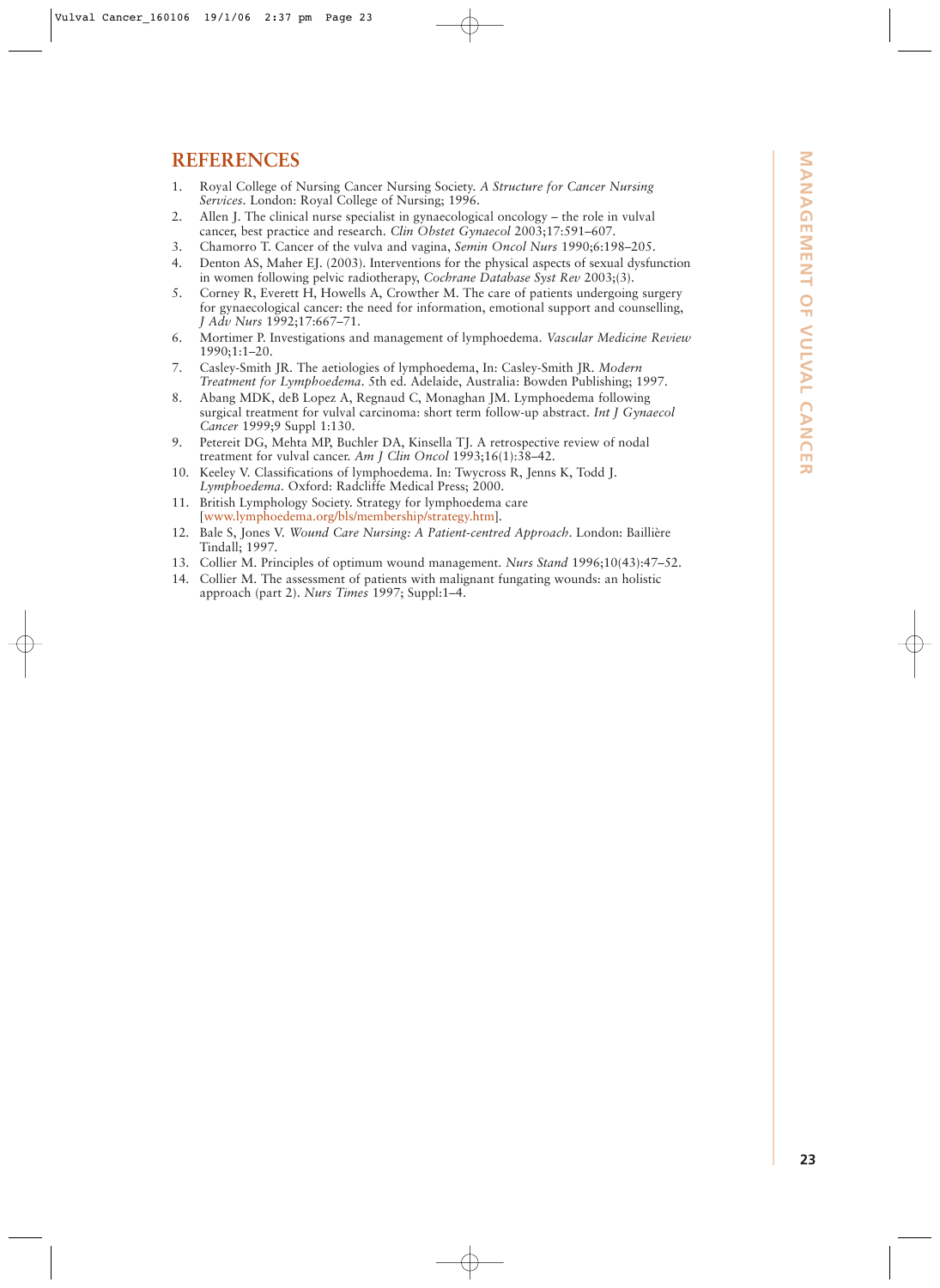# **APPENDIX 3 Histology: vulval surgical pathology specimens**

### **Clinical information**

The clinician should provide an accurate description of the site and appearance of the gross lesion. This can be important if the suspected diagnosis is, for example, carcinoma of the Bartholin gland or verrucous carcinoma. The request should also indicate whether the biopsy was excisional or diagnostic. Ideally, large radical resections should be pinned out on cardboard, kept moist with normal saline and sent as fresh tissue to the pathology department as rapidly as possible. If this is not possible, the specimen should be carefully orientated prior to fixation in the usual way.

### **Indications for biopsy**

- Suspected intraepithelial neoplasia (squamous, Paget's disease, melanocytic)
- Tumour or suspected tumour

### **Types of specimen**

- Punch biopsy
- Small ellipse
- **Excision** biopsy
- Local/radical excision with or without nodes

# **Sampling the types of specimen**

### **Punch biopsy**

Usually taken in the context of VIN or other dermatological disorder. The size of the biopsy should be recorded. The sample should be examined in its entirety at several levels. Care should be taken to ensure that the sections are cut at right angles to the surface of the skin.

### **Small ellipse of skin**

The biopsy should be measured in three dimensions, care being taken to indicate which is the depth of the specimen. The skin should be cut at right angles to the long axis of the specimen at approximately 2–3 mm intervals. All the tissue should be examined histologically.

### **Excision biopsy**

The tissue should be measured. The size of the lesion and the distance of the lesion from the resection margins should be reported. The sample should be cut so that the pathologist can identify the nature of the lesion, the condition of the adjacent skin, the distance of the tumour and associated intraepithelial neoplasm from the resection margins (lateral and deep).

### **Local/radical excision with or without lymph nodes**

The vulval specimen should be carefully described. Blocks should be taken to identify the type of tumour (or residual tumour), the size and adequacy of excision, the proximity of the resection margins, associated dermatological disease (for example lichen sclerosus) and the presence or absence of lymphovascular permeation.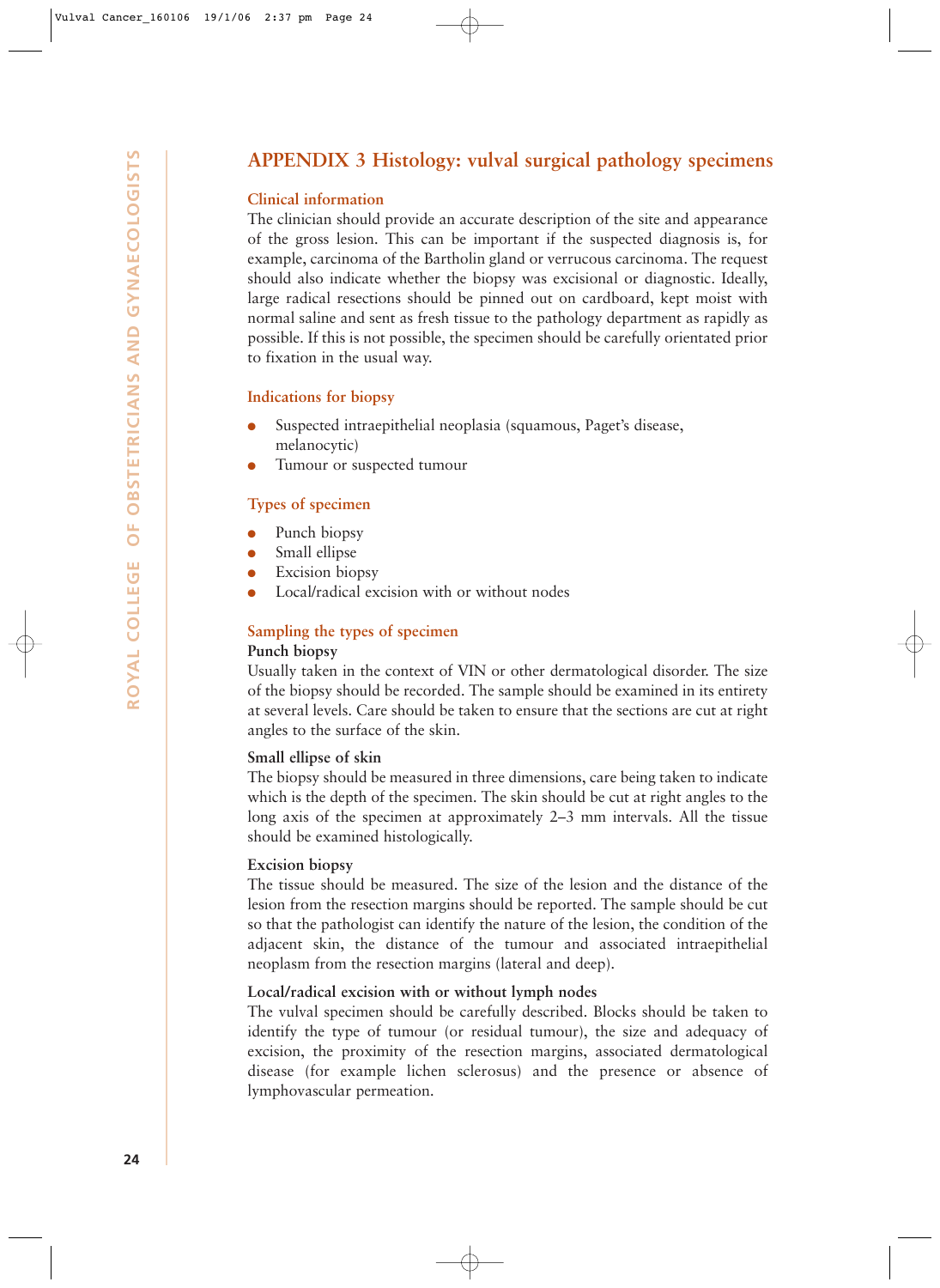### **Reporting the specimens**

### **Punch biopsy**

The report should describe:

- $\bullet$  the condition of the epidermis (e.g., acanthotic, hyperkeratotic, parakeratotic)
- the presence of features suggesting human papillomavirus infection (e.g. koilocytes, dyskeratotic cells, multinucleated cells)
- the presence or absence of a dermatopathological condition
- the presence or absence of cytological atypia
- the presence or absence of invasive neoplasia.

Cytological atypia should be graded and the report should include a statement saying whether the abnormality is in squamous epithelium, is adenocarcinoma in situ (Paget's disease) or a melanocytic abnormality.

If invasion is present the depth of invasion and the presence or absence of lymphovascular permeation should be stated.

In a punch biopsy it is expected that both intraepithelial and invasive neoplasia will have been incompletely excised.

### **Small ellipse of skin**

The content of the report will be similar to that for a punch biopsy. It may be possible, however, to say whether a focal lesion has been completely excised or not.

### **Excision biopsy**

In the case of an area of intraepithelial neoplasia, the report should confirm the presence of intraepithelial neoplasia, grade it if appropriate, state whether invasion is present or not and say whether the lesion has been completely excised or not.

In the case of a solid neoplasm, the report should:

- confirm the presence of tumour
- identify and grade it
- include its measurements
- state how close it comes to the resection margins (including the deep margin)
- state if it has been completely excised or not
- state if lymphovascular permeation is present or not.

The report should also include a description of the adjacent epidermis and should indicate if any intraepithelial neoplasia has been completely excised or not.

### **Local/radical excision with or without lymph nodes**

In the case of intraepithelial neoplasia, the report should be similar to that for an excision biopsy.

In the case of a solid neoplasm, the report should be similar to that for an excision biopsy.

The lymph nodes should be counted and, unless they are macroscopically infiltrated by tumour, should be cut into slices, which should all be examined histologically. The extent and grade of metastatic disease should be noted; e.g., in the subcapsular sinus only, what percentage of the lymph node/nodes is involved by metastasis and any extracapsular extension.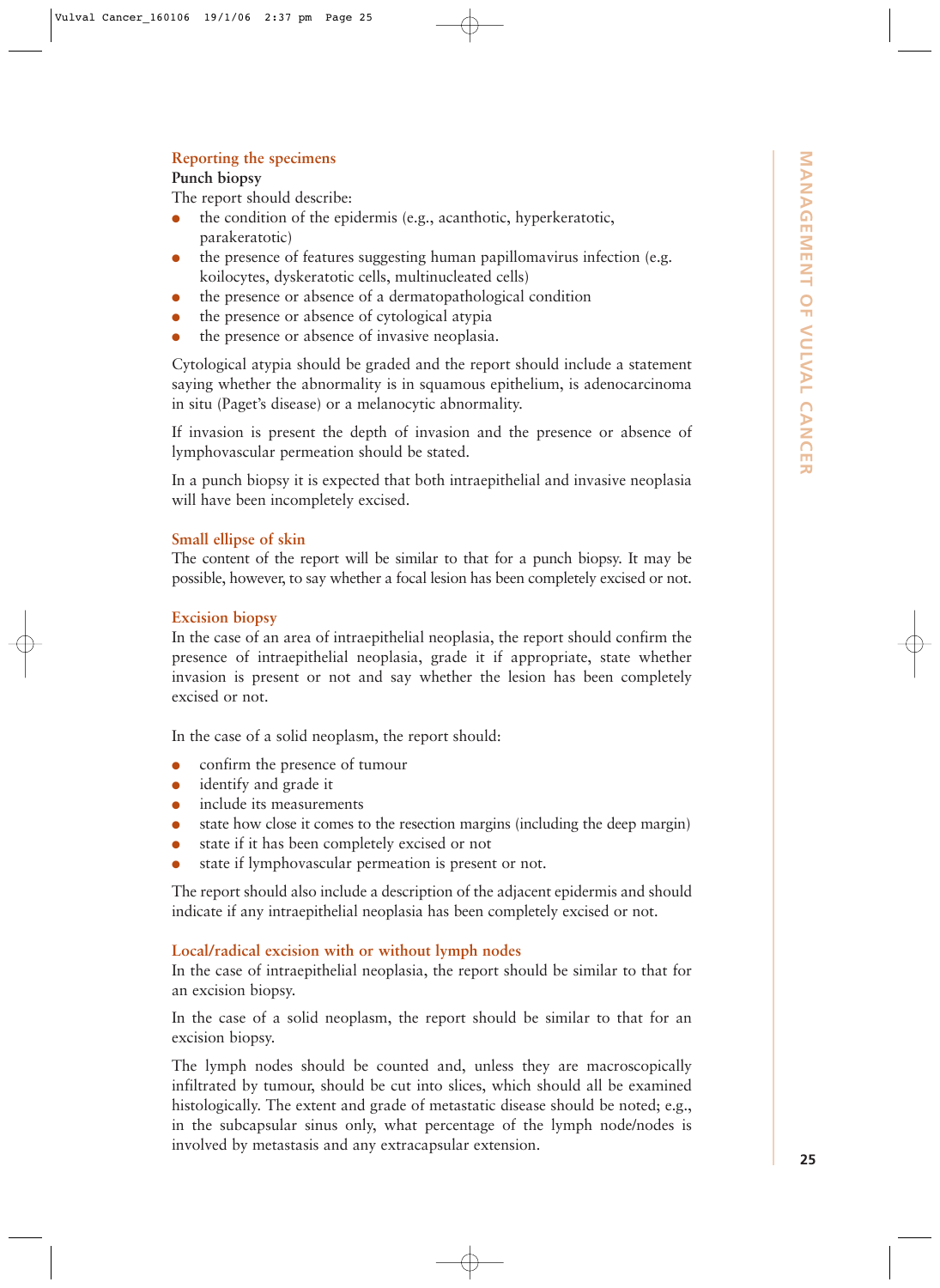### **Histology summary**

These follow the known factors that influence both management and outcome.

### **Primary tumour**

- 1. The total dimensions of the specimen.
- 2. The dimensions (x 3) of the tumour(s).
- 3. The total number of tumours.
- 4. The histological type and grade.
- 5. Any abnormalities in the adjacent epithelium (i.e. VIN, lichen sclerosus).
- 6. The maximum depth of invasion.
- 7. Whether or not there is lymphovascular space involvement.
- 8. The minimum clearance from all the excision margins.

### **The nodes**

- 1. The total number of lymph nodes.
- 2. The presence or absence of tumour in the lymph nodes.
- 3. The number and site of nodes in which there is tumour.
- 4. The histological type and grade of tumour in the lymph node(s).
- 5. Whether the node or nodes are totally replaced by tumour.
- 6. Whether there is evidence that tumour has breached the node capsule.

### **REFERENCE**

1. Royal College of Pathologists. *Standards and Minimum Datasets for Reporting Cancers. Minimum Dataset for the Histopathological Reporting of Vulval Biopsy Specimens and Vulvectomy Specimens for Vulval Cancer*. London: RCP;2001 [www.rcpath.org/resources/pdf/datasetrevulvalcancer.pdf].